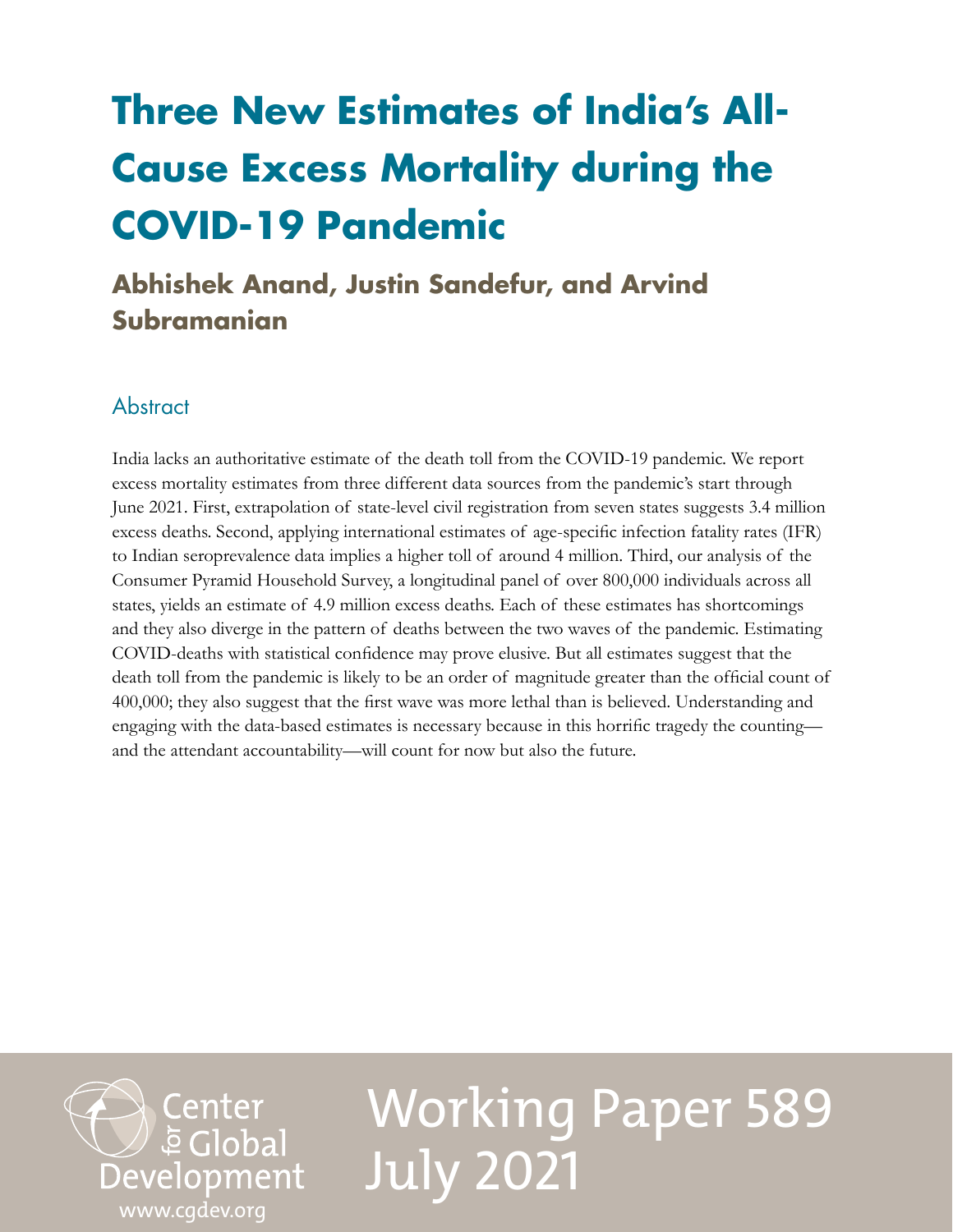#### **Three New Estimates of India's All-Cause Excess Mortality during the COVID-19 Pandemic**

Abhishek Anand Harvard University [abhishekanand@hks.harvard.edu](mailto:abhishekanand%40hks.harvard.edu?subject=)

Justin Sandefur Center for Global Development [jsandefur@cgdev.org](mailto:jsandefur%40cgdev.org?subject=)

Arvind Subramanian Center for Global Development and Brown University [asubramanian@cgdev.org](mailto:asubramanian%40cgdev.org?subject=) and [arvind\\_subramanian@brown.edu](mailto:arvind_subramanian%40brown.edu?subject=)

We are grateful to Kaushik Krishnan and Mahesh Vyas for comments and help with understanding the CPHS Survey. We are grateful to Murad Banaji, our discussant at the CMIE-CPHS seminar, and Stephane Helleringer for insightful comments that helped improve our paper. Participants at the seminar, including Jean Drèze, Aashish Gupta, Anup Malani, and Sabareesh Ramachandran, provided very useful feedback. Discussions with and comments from Ruchir Agarwal, Prabhat Jha, Rukmini S, Saurav Das, and Chinmay Tumbe are also gratefully acknowledged. Errors remain our own.

Supported by the UK Foreign Commonwealth and Development Office (FCDO), the Covid Collective is based at the Institute of Development Studies (IDS). The Collective brings together the expertise of UK and Southern based research partner organisations and offers a rapid social science research response to inform decision-making on some of the most pressing Covid-19 related development challenges.

Anand, Abhishek; Justin Sandefur; and Arvind Subramanian, 2021. "Three New Estimates of India's All-Cause Excess Mortality during the COVID-19 Pandemic." CGD Working Paper 589. Washington, DC: Center for Global Development. [https://cgdev.](https://cgdev.org/publication/three-new-estimates-indias-all-cause-excess-mortality-during-covid-19-) [org/publication/three-new-estimates-indias-all-cause-excess-mortality-during-covid-19-pandemic](https://cgdev.org/publication/three-new-estimates-indias-all-cause-excess-mortality-during-covid-19-)

We provide code and workbooks to replicate all our calculations here: [https://cgdev.org/sites/default/files/anand-et-al-2021](https://cgdev.org/sites/default/files/anand-et-al-2021-india-excess-mortality-replication-files.zip) [india-excess-mortality-replication-files.zip](https://cgdev.org/sites/default/files/anand-et-al-2021-india-excess-mortality-replication-files.zip). The CPHS microdata are available by subscription from CMIE. More information on CGD's research data and code disclosure policy can be found here: [www.cgdev.org/page/research-data-and-code-disclosure](https://www.cgdev.org/page/research-data-and-code-disclosure).

| <b>Center for Global Development</b> | The Center for Global Development works to reduce global poverty                                                                                    |
|--------------------------------------|-----------------------------------------------------------------------------------------------------------------------------------------------------|
| 2055 L Street NW                     | and improve lives through innovative economic research that drives                                                                                  |
| Washington, DC 20036                 | better policy and practice by the world's top decision makers. Use and                                                                              |
|                                      | dissemination of this Working Paper is encouraged; however, reproduced                                                                              |
| 202.416.4000                         | copies may not be used for commercial purposes. Further usage is                                                                                    |
| (f) $202.416.4050$                   | permitted under the terms of the Creative Commons License.                                                                                          |
| www.cgdev.org                        | The views expressed in CGD Working Papers are those of the authors and<br>should not be attributed to the board of directors, funders of the Center |
|                                      | for Global Development, or the authors' respective organizations.                                                                                   |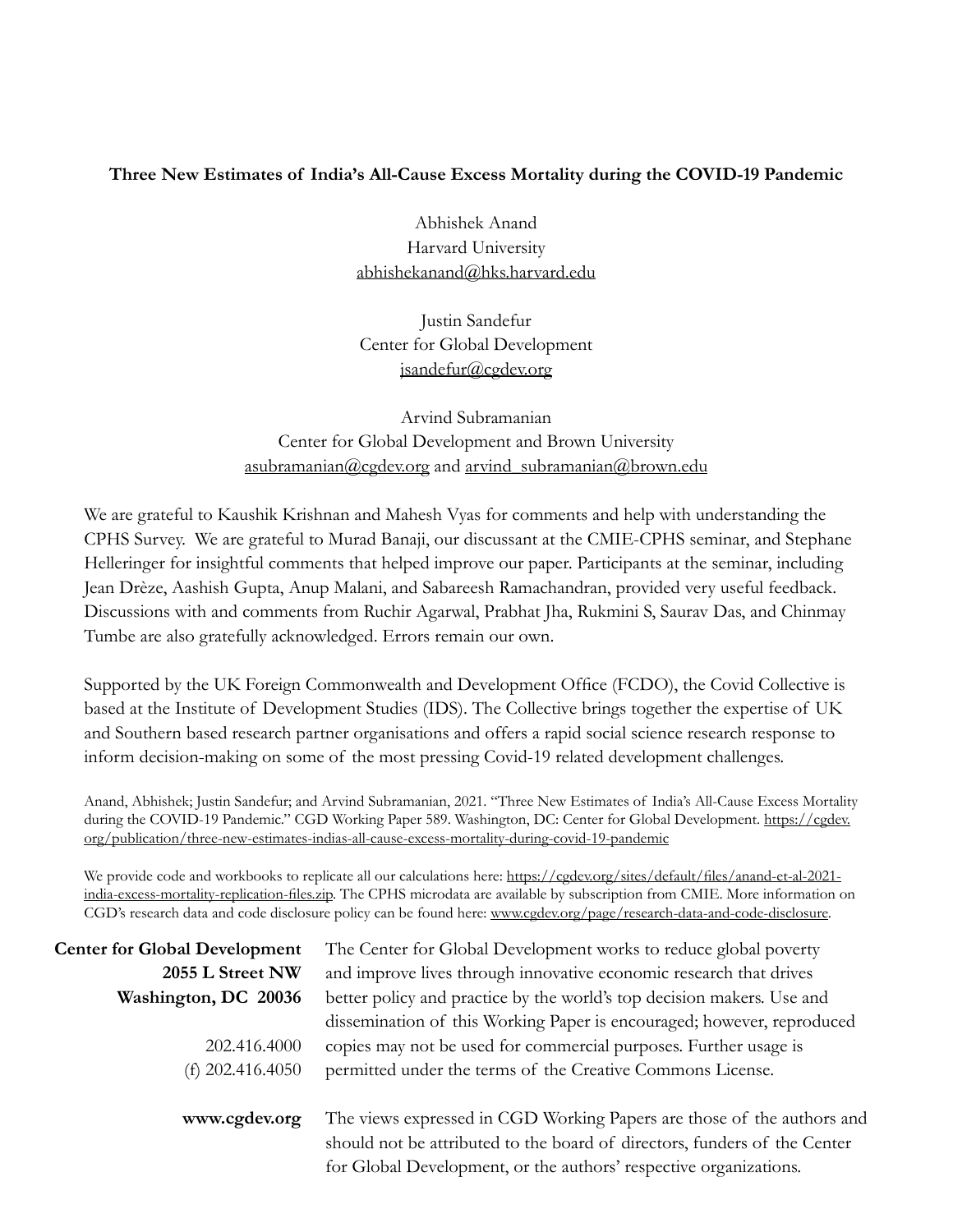## **Contents**

| 3. Estimates based on COVID-19 seroprevalence survey results and international |  |
|--------------------------------------------------------------------------------|--|
|                                                                                |  |
|                                                                                |  |
|                                                                                |  |
|                                                                                |  |
|                                                                                |  |
|                                                                                |  |
|                                                                                |  |
|                                                                                |  |
|                                                                                |  |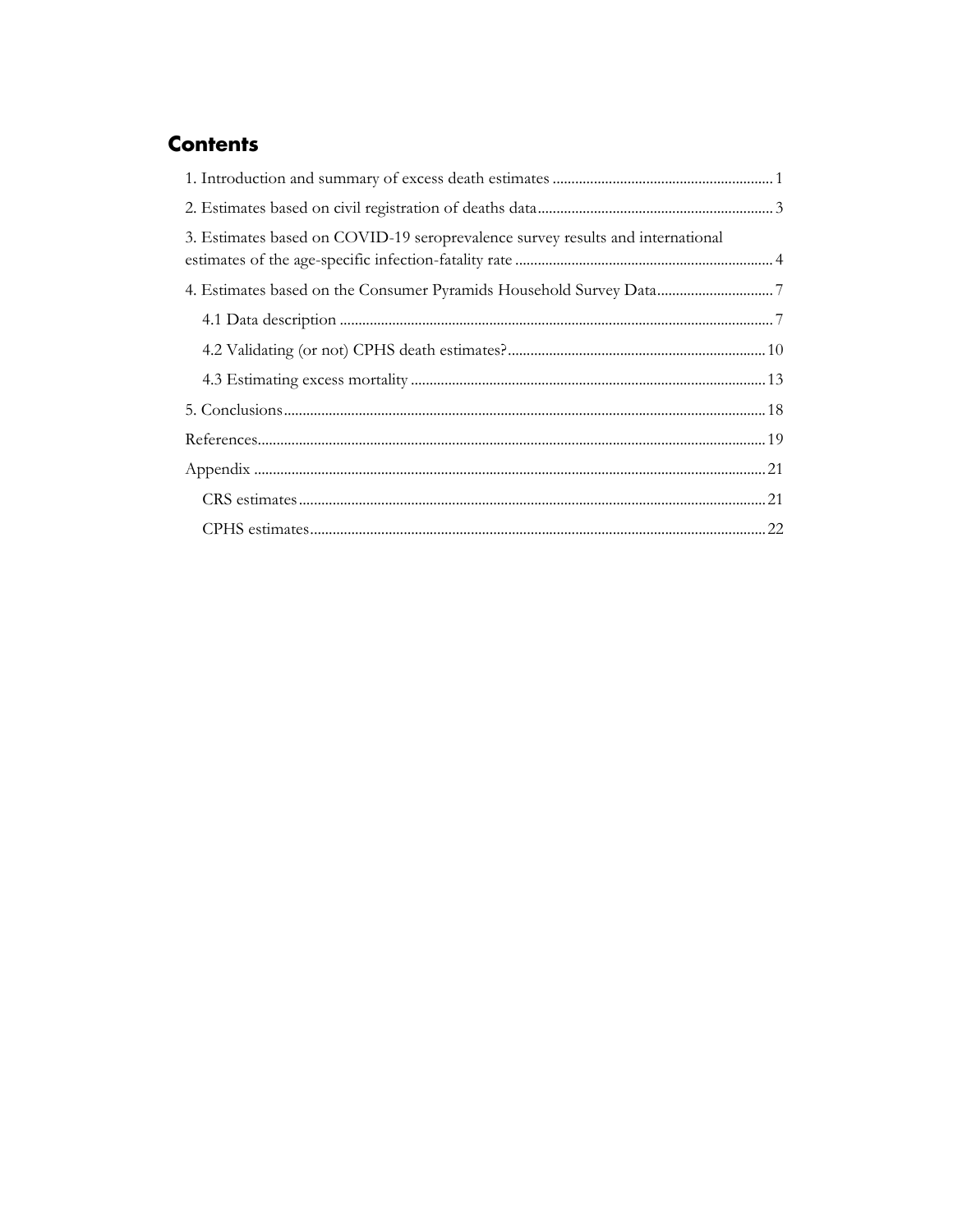### <span id="page-3-0"></span>**1. Introduction and summary of excess death estimates**

India's official Covid death count as of end-June 2021 is 400,000.[1](#page-3-1) The reality is, of course, catastrophically worse. A sense that the official estimates are under-counting deaths is suggested by simple cross-country comparisons. The end-June official death count implies deaths per capita of 0.3 for India, whereas the comparable numbers for large countries in Europe and the Americas are substantially greater (well in excess of 3 for Mexico and Peru and around 2 in Brazil, Italy, US, and UK) even though infection rates are lower.[2](#page-3-2) 

India is one of the few major economies that does not have estimates of excess deaths during the Covid pandemic, reflected for example, in its absence from global databases such as the [Human Mortality Database](https://www.mortality.org/) or the [World Mortality Database](https://github.com/akarlinsky/world_mortality) (Karlinsky and Kobak 2021) which underlie reporting by OurWorldinData.org and the Financial Times. The only all-India numbers we have are model-based estimates of all-cause excess mortality (for example, the Institute for Health Metrics and Evaluation (IHME) and The Economist) and some data-based estimates for the first wave  $(Banaji, 2021a)$ .<sup>[3](#page-3-3)</sup> A prominent set of estimates were published by the New York Times but they were based on hypothetical infection and infection fatality rates that were not linked to India data per se.[4](#page-3-4)[5](#page-3-5)

But this picture is fast changing. And we are now, for the first time, getting data-based estimates of excess deaths at an all-India level. This owes, in part, to the heroic efforts of a number of journalists, newspapers, and researchers who have used domestic laws and unrelenting investigative sleuthing to obtain accurate and timely official data during the apocalyptic second wave.[6](#page-3-6) These data are compiled by the Indian states as part of the civil registration of deaths (CRS).[7,](#page-3-7)[8](#page-3-8)

In part, new estimates are possible because of a number of sero-prevalence studies in India which, in conjunction with data from around the world on infection fatality rates (IFRs), allow estimation of excess deaths during Covid.

And finally, it owes to a new data source, the consumer pyramid household survey (CPHS) produced by the Center for the Monitoring of the Indian Economy (CMIE) which has been interviewing households all over India on a timely basis. Although the focus of the CPHS

<span id="page-3-1"></span><sup>&</sup>lt;sup>1</sup> See [https://www.mygov.in/covid-19,](https://www.mygov.in/covid-19) as compiled by the Johns Hopkins University Center for Systems Science [and Engineering.](https://github.com/CSSEGISandData/COVID-19)

<span id="page-3-2"></span><sup>2</sup> <https://www.ft.com/content/a2901ce8-5eb7-4633-b89c-cbdf5b386938>

<span id="page-3-3"></span>[<sup>3</sup>http://www.healthdata.org/special-analysis/estimation-excess-mortality-due-covid-19-and-scalars-reported](http://www.healthdata.org/special-analysis/estimation-excess-mortality-due-covid-19-and-scalars-reported-covid-19-deaths)[covid-19-deaths](http://www.healthdata.org/special-analysis/estimation-excess-mortality-due-covid-19-and-scalars-reported-covid-19-deaths) and [https://www.economist.com/graphic-detail/coronavirus-excess-deaths-tracker.](https://www.economist.com/graphic-detail/coronavirus-excess-deaths-tracker) Mukherjee et. al. (2020) also report model-based estimates of cases and deaths.

<span id="page-3-4"></span><sup>4</sup> <https://www.nytimes.com/interactive/2021/05/25/world/asia/india-covid-death-estimates.html>

<span id="page-3-5"></span><sup>5</sup> [https://www.nytimes.com/2021/06/17/opinion/india-covid-ganges.html.](https://www.nytimes.com/2021/06/17/opinion/india-covid-ganges.html) 

<span id="page-3-6"></span><sup>6</sup> A non-exhaustive list includes Rukmini S, Srinivasan Ramani, Anurabh Saikia, Dhanya Rajendran, Thejesh, Mariyam Alavi, Saurav Das, Chinmay Tumbe and scores of journalists working for India's English and vernacular newspapers.

<span id="page-3-7"></span><sup>7</sup> <https://twitter.com/Rukmini/status/1407613966918901762>

<span id="page-3-8"></span>[<sup>8</sup>https://www.researchgate.net/publication/352170008\\_Preliminary\\_Analysis\\_of\\_Excess\\_Mortality\\_in\\_India\\_du](https://www.researchgate.net/publication/352170008_Preliminary_Analysis_of_Excess_Mortality_in_India_during_the_Covid-19_Pandemic_Update_June_20) [ring\\_the\\_Covid-19\\_Pandemic\\_Update\\_June\\_20](https://www.researchgate.net/publication/352170008_Preliminary_Analysis_of_Excess_Mortality_in_India_during_the_Covid-19_Pandemic_Update_June_20)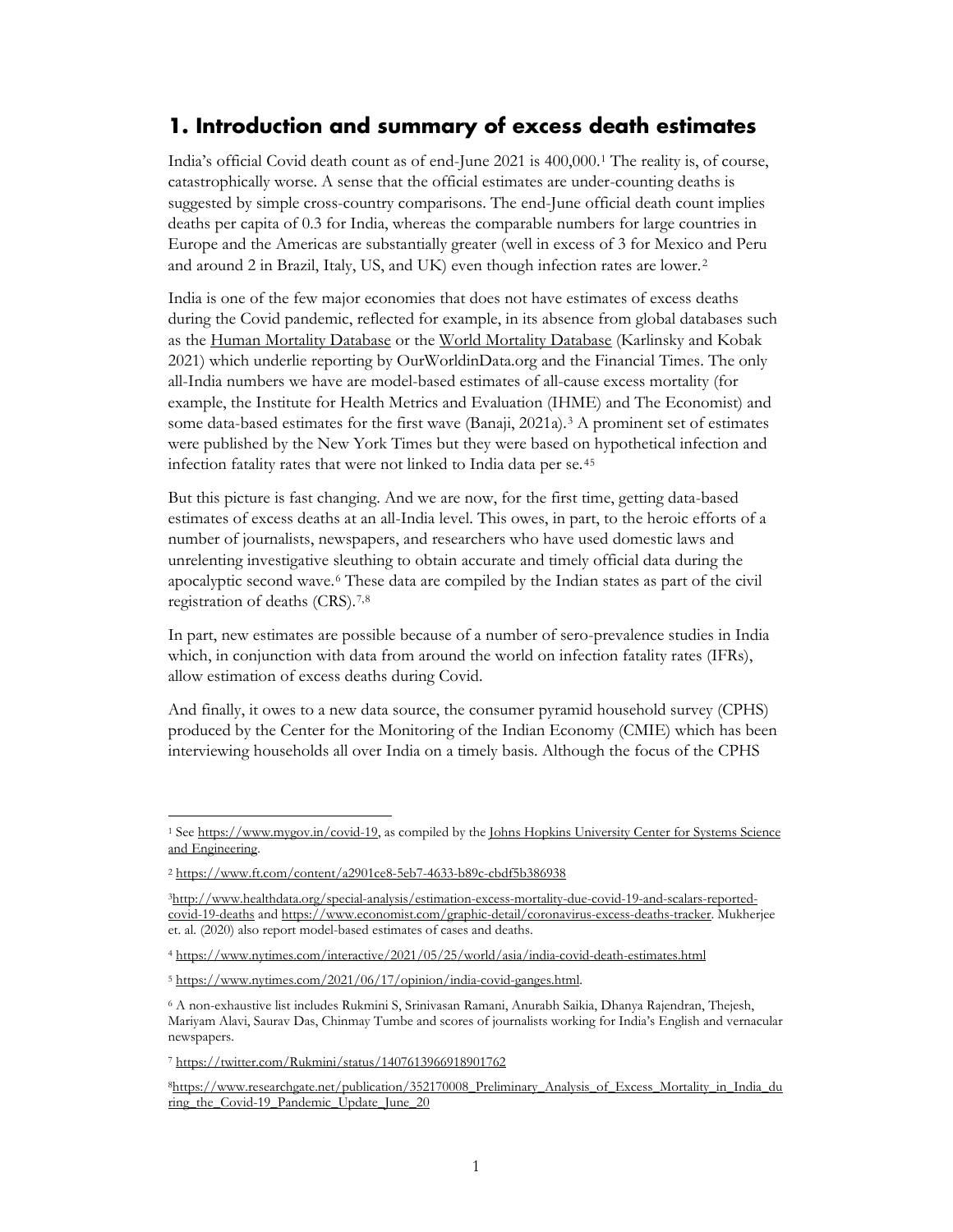has been employment, income and consumption, a collateral benefit has been its data on mortality.

This paper has two objectives. First, to use these three sources to provide three new estimates of all-cause excess mortality for India, during the Covid pandemic for both the first and second waves. The second, which constitutes the bulk of this paper, is to elaborate on one of these estimates, namely those based on the CPHS.[9](#page-4-0) We want to emphasize that we are not estimating Covid-caused deaths as CPHS has no information on cause of death. Rather, we focus on all-cause mortality, and estimate excess mortality from the onset of the pandemic relative to a pre-pandemic baseline, adjusting for seasonality.

The spirit of this paper is not to privilege any one estimate but simply to lay them out with transparency about data sources, assumptions, methodologies, and limitations. Given all the difficulties, getting at the true estimate will be difficult and only by piecing together data from different sources will we improve our understanding of the reality of the pandemic.

Table 1 summarizes the three data-based estimates of excess deaths.

|          |                                                                                                           | Wave $1$ (April 2020-<br>March 2021) | Wave 2 (April -<br>June 2021) | Total            |
|----------|-----------------------------------------------------------------------------------------------------------|--------------------------------------|-------------------------------|------------------|
| -1.      | States' Civil Registration Systems (CRS)                                                                  | $\mathfrak{D}$<br>$[0.1 - 2.3]$      | 1.4<br>$[1-2]$                | 3.4<br>$[1.1-4]$ |
| 2.       | International age-specific infection fatality<br>rates applied to Indian demography and<br>seroprevalence | 1.5                                  | 2.4                           | 4.0              |
| 3.       | Consumer Pyramid Household Survey<br>(CPHS)                                                               | 3.4<br>$[2-4.8]$                     | 1.5<br>$[0.8 - 2.3]$          | 4.9              |
| Official |                                                                                                           | 0.16                                 | 0.24                          | 0.4              |

#### **Table 1. Comparing Alternative Estimates of All-Cause Excess Mortality (millions)**

Notes: Strictly speaking, our second estimate is a Covid-caused one because it is based on Covid infections and Covid-related IFRs. The numbers in brackets for estimate 1 come from the alternative scenarios discussed in Section 2 below; and for estimate 3 come from the statistical confidence intervals of regression estimates discussed in Section 4.

We explain each of these three estimates below, including their shortcomings, with particular focus on the CPHS estimate. But three conclusions are evident. First, uncertainty afflicts all estimates, reflected in the wide range of each of them. Second, the three estimates are quite divergent in their assessment of the timing of Covid-related mortality (keeping in mind that the duration of the two waves is very different, 11 and 3 and a half months, respectively): the CRS-data suggest a roughly equal number of deaths in the two waves, the CPHS data implies that there were many more deaths in the first wave, while the sero-prevalence-cum-IFR procedure yields far greater deaths in the second wave.

<span id="page-4-0"></span><sup>9</sup> Independently of us, Malani and Ramachandran (2021) have also produced estimates based on the CPHS. As of writing, the paper is not available for circulation.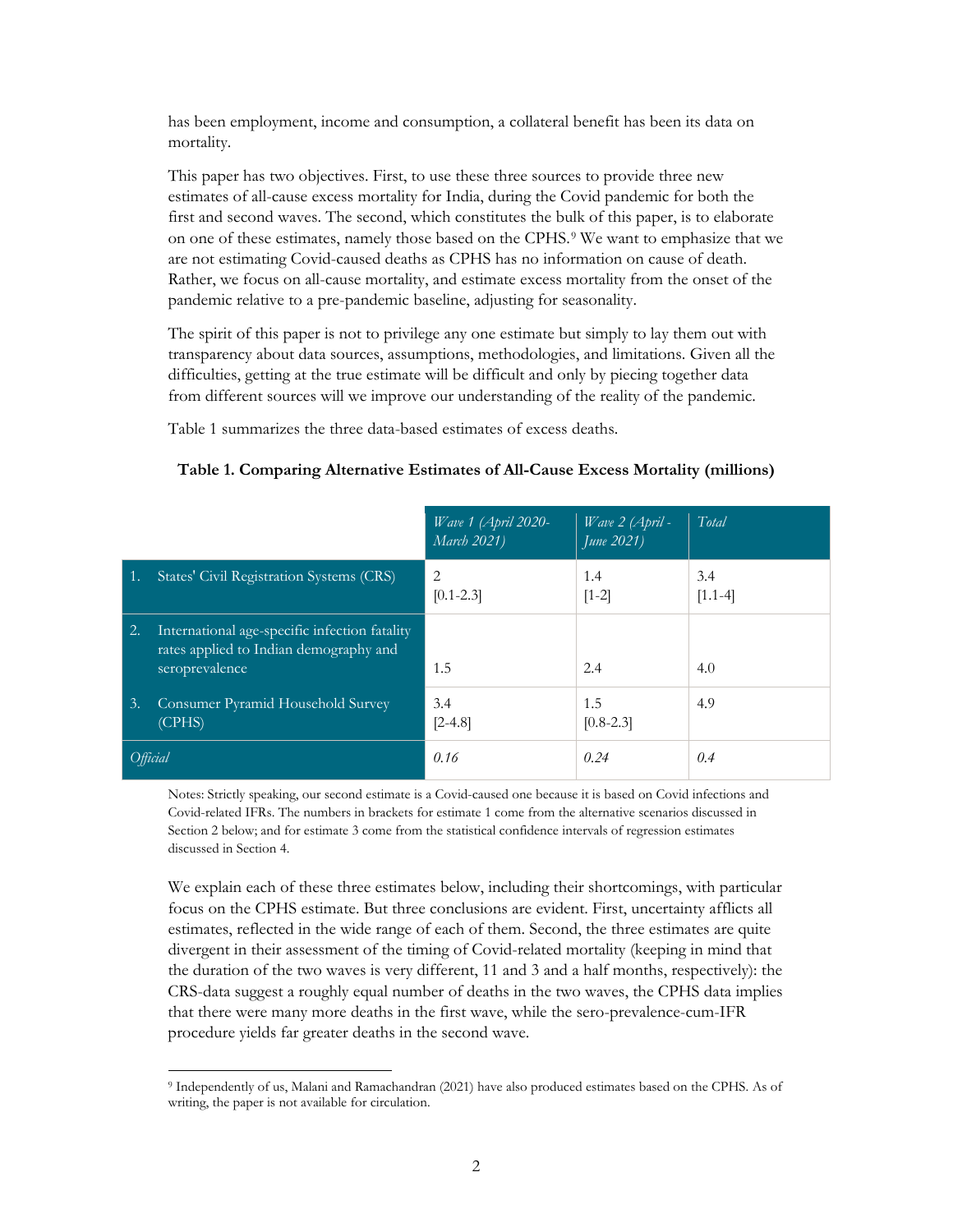Third, and perhaps most important is that they all point to significantly greater deaths than the official estimates. Relatedly, it seems that the first wave was also more lethal than is widely believed. Estimating with confidence how many people died in Covid may prove elusive but at least now we have some data that will allow us to take a stab at that important question. What is tragically clear is that too many people, in the millions rather than hundreds of thousands, may have died.[10](#page-5-1)

## <span id="page-5-0"></span>**2. Estimates based on civil registration of deaths data**

Official data on mortality are not collected and reported in a timely manner that would allow excess mortality to be estimated. India's Sample Registration System (SRS), managed by the central government, conducts annual mortality surveys but has only published numbers through 2019.

In the second wave, as the death toll rose, investigators forced state governments to release data on civil registration of deaths (CRS). As of June 29, 2021, excess deaths in 2020 and 2021 based on death registrations are shown in Table 2 for seven states.

The disaggregated data for the seven states (Andhra Pradesh, Bihar, Chhattisgar, Karnataka, Kerala, Madhya Pradesh, Tamil Nadu and Uttar Pradesh) underlying this table, which account for about half of India's total population, is presented in Appendix Table 1. There are a number of issues in going from the available data to an all-India estimate.

First, even for these seven states excess mortality may be mismeasured because CRS typically under-counts final estimated deaths in the SRS. Based on 2019 data, under-counting relative to SRS varies from zero for the Southern states to 37 percent for Uttar Pradesh and 48 percent for Bihar. NFHS-5 data for 2019-20 (but available for only 4 of the seven states) suggests that even the CRS is under-stating the magnitude of the problem: for example, NFHS indicates that the under-counting of deaths in Bihar is 67 not 48 percent and for Andhra Pradesh is 20 percent not zero.

Second, in terms of Covid mortality, it is possible that the rest of India is different from the seven states. Sero-prevalence could be different between more rural Bihar and dense, urban Maharashtra. Fatality rates could similarly be different between Kerala's well-run health system and Rajasthan's which is more challenged.

Third, the number for Uttar Pradesh in the second wave does not appear to pass the smell test. And finally, it must be emphasized that the CRS data for most states stops in May, so that they almost certainly fail to capture all of the second wave.

To cater to all these uncertainties, we present not one estimate but a range of estimates in which we make different assumptions about various parameters, always trying to err on the side of being conservative. In the baseline, we present numbers for all states, including UP, and we assume that the data for seven states, which account for half of India's population, are representative for the country. We also assume that the under-counting does not increase

<span id="page-5-1"></span><sup>10</sup> Recently, a potential fourth data source for estimating mortality has become available from the National Health Mission (Rukmini, 2021c). Its coverage is narrow (about 20 percent of total deaths in 2019) and the Covid mortality patterns are puzzling. More detailed analysis will be necessary before India-wide estimates can be derived from it.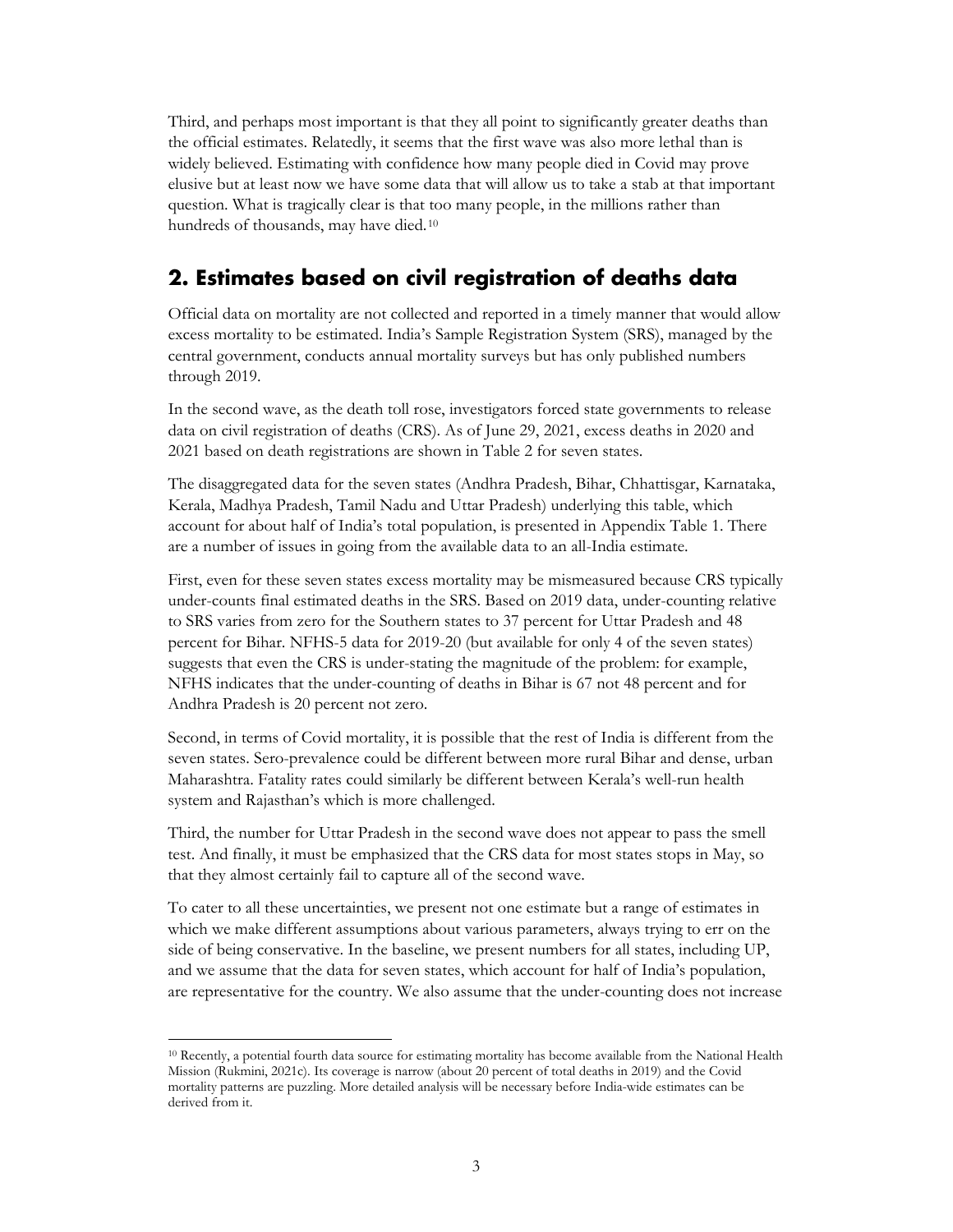because of Covid and the difficulty of recording deaths.[11](#page-6-1) In other scenarios we exclude UP (Scenario 1), we assume heroically that under-counting magically disappears during the pandemic (Scenario 2), and we assume that NFHS-5 better measures under-counting than the CRS (Scenario 3).

In the baseline, we estimate excess deaths to be 2 million in the first wave and about 1.4 million in the part of the second wave that has been reflected in the data, yielding a total of about 3.5 million. Without UP, the total increases to about 4 million, mostly because UP's second wave appears implausibly low. And if NFHS-5 rather than CRS better captures under-counting excess deaths could be higher still than in the baseline. If we assume the CRS has suffered no undercounting during the pandemic, however unlikely that may be, our estimate would fall as low as 1 million total excess deaths across both waves.

|  |  | Table 2. Excess deaths based on Civil Registration System (millions) |  |
|--|--|----------------------------------------------------------------------|--|
|  |  |                                                                      |  |

| Description                                                                                                                                                          | Wave 1 | Wave 2 | Total |
|----------------------------------------------------------------------------------------------------------------------------------------------------------------------|--------|--------|-------|
|                                                                                                                                                                      |        |        |       |
| <b>Baseline:</b> 7 states are nationally representative in excess deaths<br>and under-counting, and under-counting proportion remains<br>constant pre-and post-Covid | 1.98   | 1.39   | 3.37  |
| <b>Scenario 1.</b> Baseline w/o Uttar Pradesh                                                                                                                        | 2.11   | 1.97   | 4.08  |
| <b>Scenario 2.</b> Baseline but assuming under-counting eliminated<br>post-Covid                                                                                     | 0.08   | 1.04   | 1.12  |
| Scenario 3. Baseline but under-counting for four states based<br>on NFHS-5 not CRS                                                                                   | 2.25   | 1.58   | 3.83  |

Notes: The data underlying this table is in Appendix Table 1.

## <span id="page-6-0"></span>**3. Estimates based on COVID-19 seroprevalence survey results and international estimates of the age-specific infection-fatality rate**

Before we turn to our survey-based estimates of excess mortality, it is useful to step back and ask whether we can set some bounds for plausible excess deaths in India based on crosscountry data.

Arguably the only reliable data on the true scale of the COVID-19 pandemic in India relate to infection rates that have come from sero-prevalence studies. Any number based on Indian deaths, such as case fatality rates or infection fatality rates, is questionable due to gaps in official mortality statistics. On the other hand, data for other countries, especially advanced ones, are more reliable both for infection rates (via sero-prevalence surveys) and for deaths.

<span id="page-6-1"></span><sup>11</sup> A simple example clarifies why under-counting is important for estimating the absolute number of excess deaths. Suppose pre-Covid deaths are 5 and post-Covid deaths rise to 7. Suppose that the under-counting proportion remains constant at say 50 percent. "True" absolute deaths are 10 and 14, respectively and "true" excess deaths are then 4 not 2.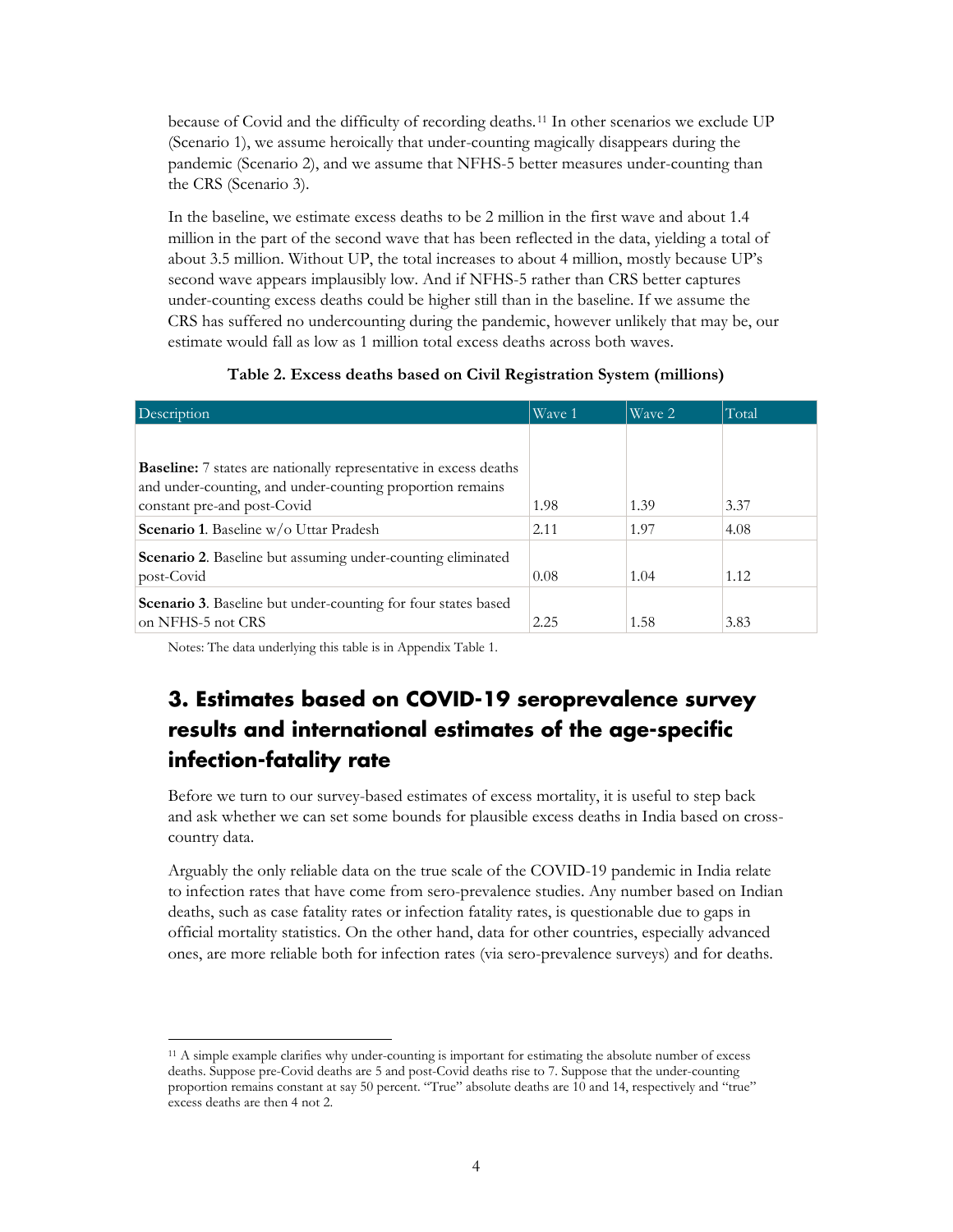So, the question is whether we can use cross-country data on age-specific infection fatality rates to estimate India's excess deaths.[12](#page-7-0)

There have been many sero-prevalence studies done for different states and cities in India but two nationally representative ones are the third sero-survey done in December 2020- January 2021 and a recent WHO-AIIMS survey covering the period mid-March to early June. The former placed India's infection rate at about 22 percent. The latter placed India's infection rate at 57.7 percent, and 63.5 percent in the age group below 18 and above respectively.[13](#page-7-1)

Since mortality estimates for India are less solid, so are IFR estimates. Here we have little choice but to rely on international estimates of IFRs. Recently, the United States' Center for Disease Control (CDC) disseminated its best estimates of age-specific IFRs which were based on the meta-analyses of Levin et. al. (2021). These age-specific IFRs can be combined with Indian demographic characteristics and the age-pattern of Indian infection rates to derive a plausible measure of IFR for India. The underlying assumption here is that the likelihood that any given infected person will die is the same across countries so that the international differences in aggregate IFRs are driven by the age structure of population and the age pattern of infections.[14](#page-7-2)

Table 3 below illustrates the excess death calculations from this procedure. First, we have to address timing issues related to the sero-prevalance studies. Specifically, we need to get a measure of infections for the first wave (roughly mid-March) and for the second wave (end-June).

The mid-point of the third sero-prevalence study can be roughly dated at end-December 2020. So, we obtain infection for the first wave by extrapolating true infections by the evolution of actual infections. This yields an infection rate of about 25 percent in March (column 5 in Table 3).

To get an infection rate for the second wave, we need to date the mid-point of the WHO-AIIMS survey which was conducted over a wider time interval. To do so, we extrapolate the true infection rate based on the procedure described above and find the date when that yields the same number as the WHO-AIIMS survey. This occurs in early June. So, for end-June we once again extrapolate from this starting point again using the evolution of actual cases. This yields an infection rate of close to 66 percent at end-June (column 7 in Table 3).

Turning to infection fatality rates, we rely on the meta-analysis of Levin et. al. (2020), which is the basis for the latest best estimates recommended and used by the United States' Center for Disease Control (CDC). This yields a population IFR for the US of 0.56 percent. Applied

<span id="page-7-0"></span><sup>12</sup> Using aggregate IFRs from cross-country work would be less appropriate because of India's much younger demographic profile and because of the stark differences in fatality across ages.. Hence we build up from crosscountry age-specific IFRs, the implicit assumption being that demography is the key driver of cross-country differences in aggregate IFRs.

<span id="page-7-1"></span><sup>&</sup>lt;sup>13</sup> To our knowledge, both these surveys have only been reported on and have not been officially made public. Jha et. al. (2021) find much higher sero-prevalence in 12 large cities by end-2020.

<span id="page-7-2"></span><sup>14</sup> Age-specific IFRs can vary across countries. But this can go both ways: some genetic predisposition or exposure to BCG vaccinations could result in lower age-specific IFRs in India compared to other countries and indeed this was argued in the early stages of the pandemic. On the other hand, significantly more challenged health systems in India would increase India's age-specific IFRs (Sandefur et. al. 2020). A priori, it is not clear which dominates.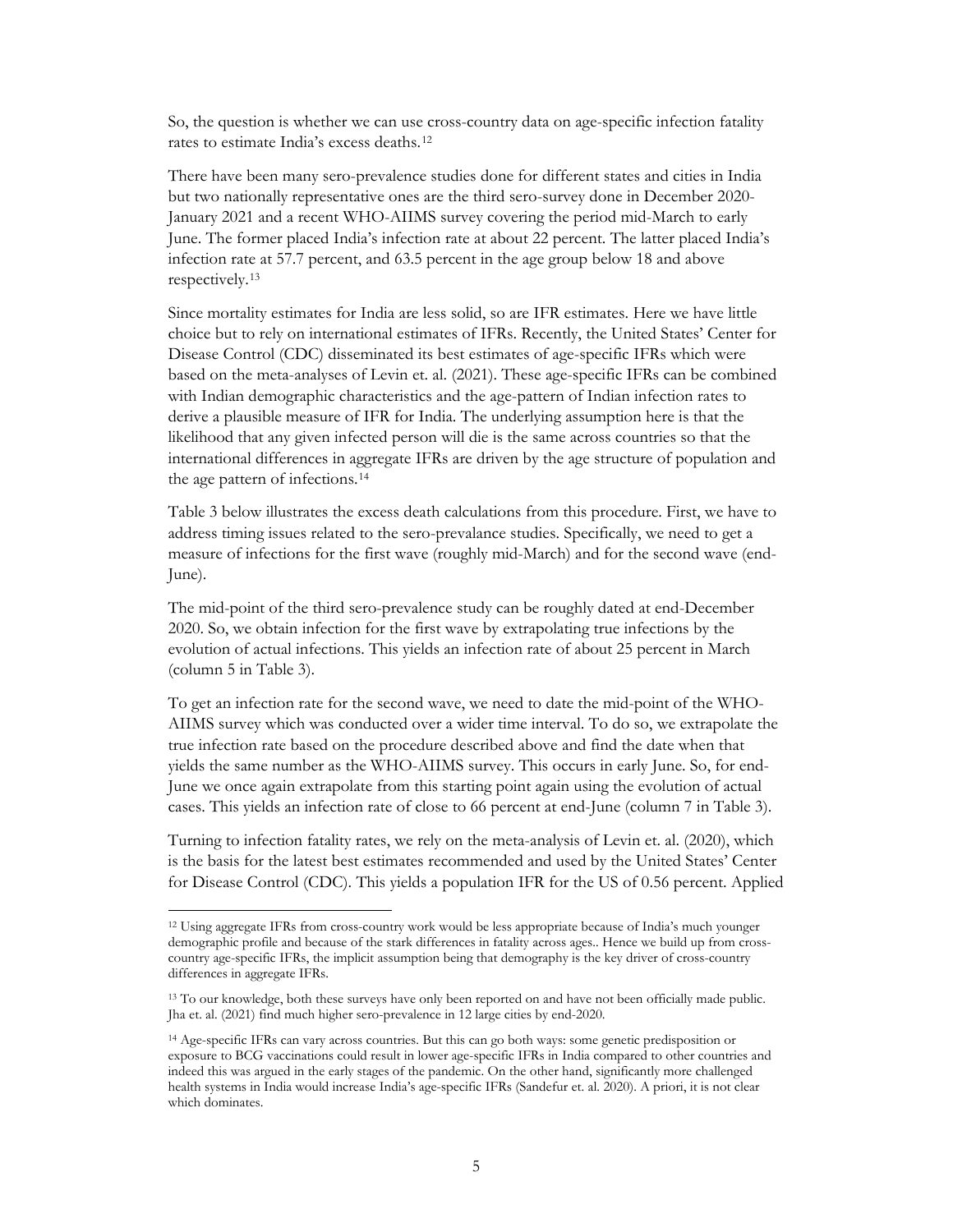to India, it yields an IFR of 0.54 percent.[15](#page-8-0) This difference stems from two factors: India's younger demography (implying a lower average IFR even when applying the same agespecific IFR), but also India's relatively flat relationship between age and seroprevalence compared to the US where infections are more concentrated in the young.[16](#page-8-1)

| Age       | <b>IFR</b> | Popu-<br>lation | Reported<br>infection rate rate<br>(28/12/20) | Implied<br>linfection<br>(3/15/21) | Implied<br>infection<br>rate<br>(4/6/21) | Implied<br>linfection<br>rate<br>(30/6/21) | <b>Excess</b><br>deaths<br>(28/12/20) | Wave 1<br>excess<br>  deaths<br>(15/3/21) | Wave 2<br>excess<br>deaths<br>(30/6/21) | Total<br>excess<br>deaths |
|-----------|------------|-----------------|-----------------------------------------------|------------------------------------|------------------------------------------|--------------------------------------------|---------------------------------------|-------------------------------------------|-----------------------------------------|---------------------------|
| (1)       | (2)        | (3)             | (4)                                           | (5)                                | (6)                                      | (7)                                        | (8)                                   | (9)                                       | (10)                                    | (11)                      |
| $10 - 59$ | $0.08\%$   | 1,006           | $22.0\%$                                      | 24.6%                              | $62.0\%$                                 | $65.7\%$                                   | 0.19                                  | 0.21                                      | 0.35                                    | 0.56                      |
| $60-69$   | $1.38\%$   | 87              | $23.4\%$                                      | $26.2\%$                           | $63.5\%$                                 | $67.3\%$                                   | 0.28                                  | 0.31                                      | 0.49                                    | 0.81                      |
| 70-79     | 4.62%      | 39              | $23.4\%$                                      | $26.2\%$                           | $63.5\%$                                 | $67.3\%$                                   | 0.42                                  | 0.47                                      | 0.74                                    | 1.22                      |
| $80+$     | 15.46%     | 13              | 23.4%                                         | 26.2%                              | $63.5\%$                                 | $67.3\%$                                   | 0.48                                  | 0.54                                      | 0.84                                    | 1.38                      |
| All       | 0.54%      | 1,145           | 22.2%                                         | 24.8%                              | 62.2%                                    | 65.9%                                      | 1.37                                  | 1.53                                      | 2.43                                    | 3.97                      |

**Table 3. Deaths in India's first wave implied by combining international estimates of IFR with India's age structure and seroprevalence rates (millions)**

Notes: This table is aggregated up from more disaggregated 5-year age categories. In the analysis, the under-10 age group is excluded because India's sero-prevalence surveys do not provide data on them. Age-specific IFRs in column 2 are from Levin et. al. (2020), Supplementary Appendix Q; Population and deaths are in millions; Infection rates at 28/12/2020 in column 4 are from the third national sero-prevalence survey; Infection rates in mid-March ( end of the second wave) in column 5 are extrapolated by the ratio of reported cases between December and March; Infection rates in column 6 are from the WHO-AIIMS survey, whose midpoint was 4/6/21, assuming that actual infection rates between this survey and the third sero-survey grew in line with reported cases; Deaths in columns 8-10 are obtained by multiplying the relevant infection rate by the IFR (column 2) and population (column 3).

Combining the Indian sero-prevalence data and applying the best estimate of international age-specific IFRs to Indian demography and sero-prevalence patterns, yields excess deaths of 1.5 million and 2.4 million in the two waves, respectively. Together, the toll of Covid until June 2021 is estimated at 4 million. Even though the second wave encompasses three months compared to eleven months for the first, the estimated death toll is significantly greater. This follows simply from the fact that the second wave in our calculations witnessed more infections (about 41 percent) compared to the first wave (25 percent).<sup>[17](#page-8-2)</sup>

<span id="page-8-0"></span><sup>15</sup> For comparison, Banaji (2021b), based on early data from Mumbai and a global meta-analysis, suggests an IFR for India between 0.25 and 0.5 percent. See *<https://www.theindiaforum.in/article/estimating-covid-19-fatalities-india>* and *<https://www.medrxiv.org/content/10.1101/2021.04.08.21255101v1>*. We are grateful to Murad Banaji who suggested the use of the more age-disaggregated data in Levin et. al (2021) over the more aggregated suggestions of the CDC. Because of the sharp increase in mortality for the over-80 age group and because India's share of this group is much lower, aggregate IFRs are sensitive to aggregation.

<span id="page-8-1"></span><sup>&</sup>lt;sup>16</sup> The difference in the age-seroprevalence gradient between India and the U.S. can be seen by comparing the results of India's 3rd National Seroprevalence Survey (in column 3 of Table 3) to the U.S. figures from Bajema et al (2020).

<span id="page-8-2"></span><sup>17</sup> It is possible that the age-specific IFRs are lower for Indian than assumed here, leading to an overestimation of deaths in both waves. But it is almost certain that the second wave estimates have been under-estimated relative to the first wave because of the assumption of constant age-specific IFRs across the two waves. The sudden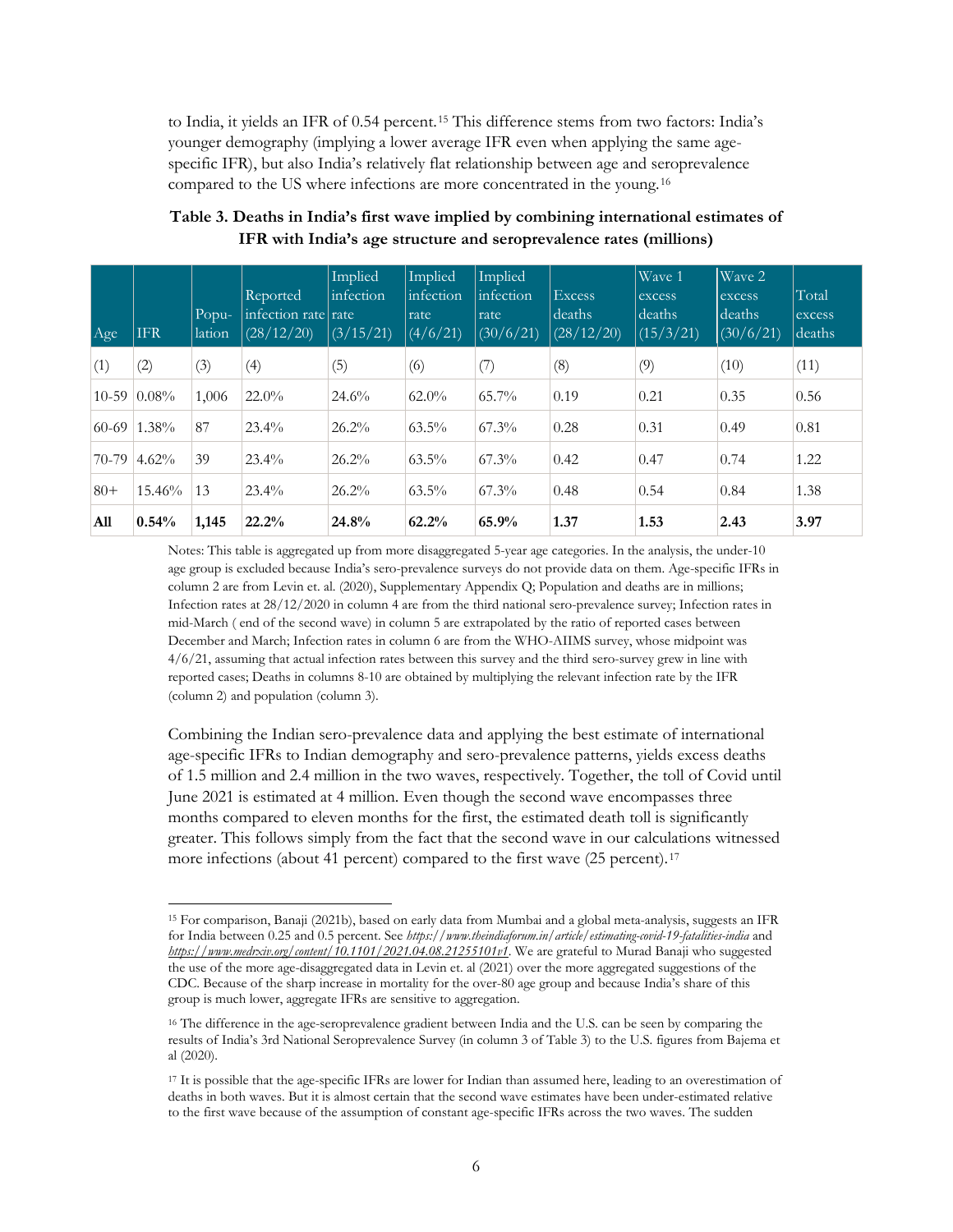## <span id="page-9-0"></span>**4. Estimates based on the Consumer Pyramids Household Survey Data**

#### <span id="page-9-1"></span>**4.1 Data description**

To our knowledge, the only survey data collecting death information for all of India for the entire pandemic period is the Consumer Pyramids Household Survey (CPHS) conducted by the private firm Centre for Monitoring Indian Economy (CMIE). The CPHS constitutes a longitudinal panel of individuals, with information spanning roughly 868,000 individuals across roughly 177,000 households interviewed once every four months, with about onefourth of the sample interviewed each calendar month.

Since September 2014, the CPHS has recorded whether any member of the family has died in the four months covered by the survey. No information on the cause of death is recorded, nor on the precise timing of deaths between rounds. The spacing of the survey rounds and the lack of a birth roster make the data poorly suited for estimating infant mortality, but better suited for adult mortality which is of particular relevance given the known age-profile of COVID-19 fatality rates.

So, in principle, the CPHS provides a source -- and perhaps the only survey data source - for estimating excess death estimates for India as a whole. To date there have been 22 rounds of the CPHS's People Survey, with the most recent round covering January to April 2021. The 23rd round of this survey is underway and the data will be released later this year, covering the four months of May to August. Although data from this survey is released every four months, the CPHS's Income Survey releases monthly data based on interviews being conducted in this 23rd Round. Data for surveys done in May and June 2021 have been released in the income survey.

Thus, the CPHS can be used to capture mortality in the first and some of the second wave;<sup>[18](#page-9-2)</sup> not all of the second wave will be captured because of the lag between cases and deaths and because households are surveyed over the course of the month and are asked about deaths in the previous four months. Surveys done in July and August 2021 are therefore likely to capture additional mortality from the second wave.

There is reason for caution when relying on the CPHS for mortality estimates though. While CPHS has become a critical source of timely information on labour market and consumption trends, especially in the absence of timely and reliable official data, its

increase in infections and the overwhelming of domestic health systems, including the shortages of oxygen, hospital beds and ventilators, must have raised age-specific IFRs substantially. New York, for example, experienced an increase in the overall IFR, from 0.5 percent (trough) to about 1.75 percent (peak) when cases surged in March-April 2020 and overwhelmed the health system (Yang, et. al. 2020). Banaji (2021c) calculates that for Andhra Pradesh, IFRs may have been higher by about 0.2 percent in the second wave compared to the first. If this is true more broadly for India, our second wave deaths could be under-estimated by about 35 percent [\(https://maths.mdx.ac.uk/research/modelling-the-covid-19-pandemic/andhrapradeshifr/\)](https://maths.mdx.ac.uk/research/modelling-the-covid-19-pandemic/andhrapradeshifr/). In the second wave, some of the IFR surge might have been moderated by vaccinations, especially of the older age groups: for example, by July 2, about 90 million doses were administered to above-60 year-olds, comprising 140 million.

<span id="page-9-2"></span><sup>18</sup> Malani and Ramachandran (2021) alerted us to the fact that the CPHS income survey could be merged to the earlier employment rounds to extract mortality for May and June 2021.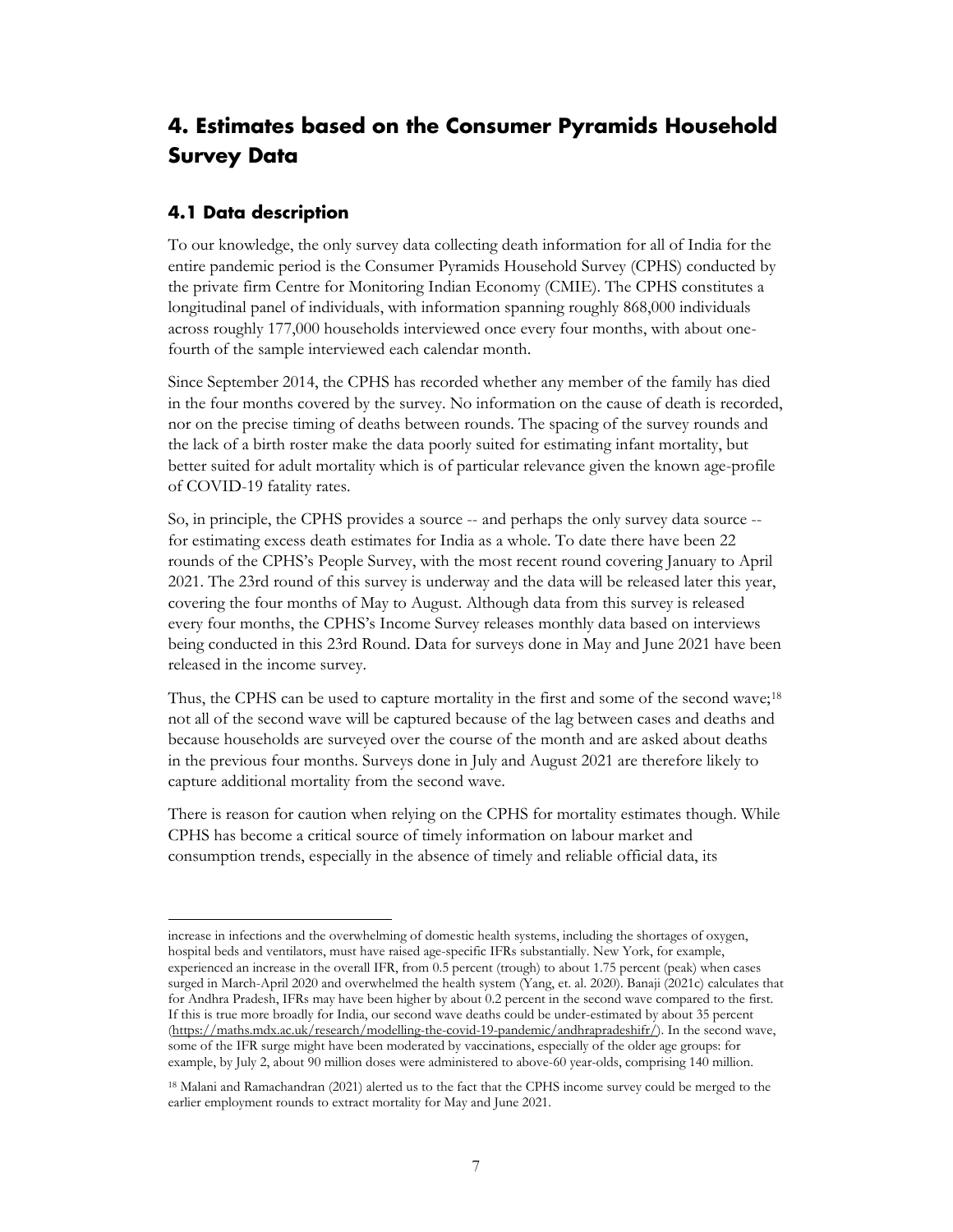representativeness has recently been questioned.[19](#page-10-0) Dreze and Somanchi (2021) report that the CPHS sample appears more affluent than the government's nationally representative sample for the National Family Health Survey. All our estimates use sampling weights provided with the CPHS.[20](#page-10-1) Using these weights, the CPHS matches the rural-urban breakdown of India from the census quite closely: 65% rural in 2020, compared to 69% in the 2011 census. To gauge representativeness on a socio-economic dimension, we compare the share of adults aged 18 or above who report no schooling in CPHS: as of 2015 this figure stood at 29%, compared to 28% in the NFHS 2015-16.

|                                 | 2015-2018 | 2019      | 2020-21   | Benchmark      |
|---------------------------------|-----------|-----------|-----------|----------------|
| Observations                    | 9,159,043 | 2,547,524 | 3,871,040 | n.a.           |
| Households                      | 206,638   | 174,405   | 177,541   | n.a.           |
| Individuals                     | 1,036,623 | 860,117   | 884,605   | n.a.           |
| By age (%, weighted)            |           |           |           | UN (2020)      |
| $[0-60)$                        | 91.7      | 91.3      | 91.3      | 91.1           |
| $[60 - 70]$                     | 5.8       | 5.8       | $6.0\,$   | 5.5            |
| $[70-80)$                       | 1.9       | $2.2\,$   | 2.1       | 2.6            |
| 80 and above                    | 0.5       | 0.7       | 0.6       | $0.8\,$        |
| By rural/urban (%, weighted)    |           |           |           | UN (2020)      |
| Rural                           | 68.5      | 68.3      | 68.4      | 65.1           |
| Urban                           | 31.5      | 31.7      | 31.6      | 34.9           |
| By male/female (%, weighted)    |           |           |           | UN (2020)      |
| Male                            | 52.9      | 53.0      | 53.5      | 52.0           |
| Female                          | 47.1      | 47.0      | 46.5      | 48.0           |
| By education level (%, weighted |           |           |           | NFHS (2015-16) |
| Above median                    | 66.4      | 63.9      | 63.7      | 51.7           |
| Below median                    | 33.6      | 36.1      | 36.3      | 48.3           |
| Raw no. of deaths in sample     |           |           |           |                |

#### **Table 4. Summary statistics for the Consumer Pyramids Household Survey**

<span id="page-10-0"></span><sup>19</sup> [https://economictimes.indiatimes.com/opinion/et-commentary/view-the-new-barometer-of-indias-economy](https://economictimes.indiatimes.com/opinion/et-commentary/view-the-new-barometer-of-indias-economy-fails-to-reflect-the-deprivations-of-poor-households/articleshow/83696115.cms)[fails-to-reflect-the-deprivations-of-poor-households/articleshow/83696115.cms](https://economictimes.indiatimes.com/opinion/et-commentary/view-the-new-barometer-of-indias-economy-fails-to-reflect-the-deprivations-of-poor-households/articleshow/83696115.cms)

<span id="page-10-1"></span><sup>20</sup> Note deaths in the CPHS are recorded, logically, in the first survey wave after a death occurs, and deceased individuals receive no sampling weight. We rely on lagged weights from the previous survey wave for the deceased.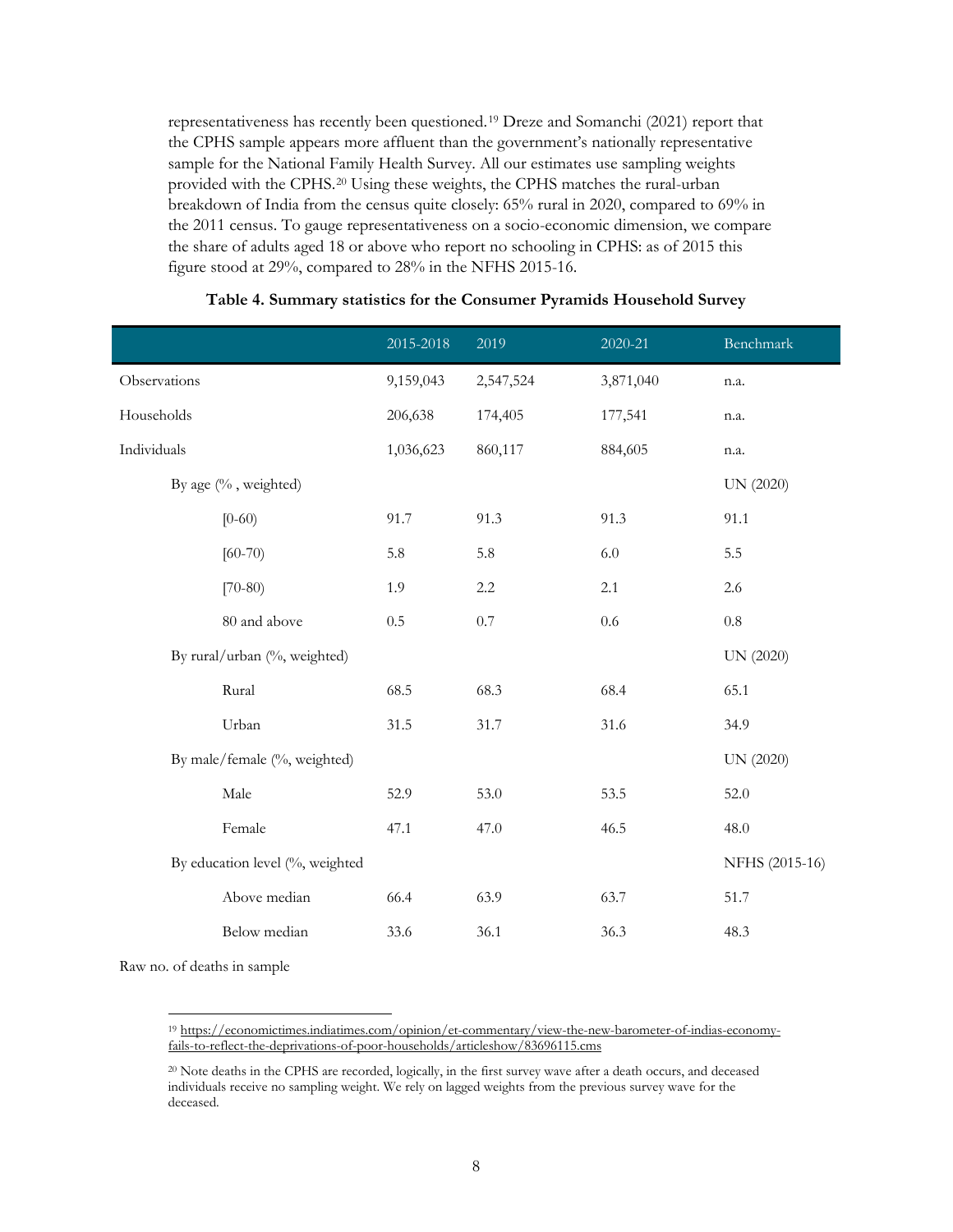|                       | $[0-60)$       | 8,838  | 2,476 | 3,064 | n.a. |
|-----------------------|----------------|--------|-------|-------|------|
|                       | $[60-70]$      | 4,031  | 1,448 | 2,202 | n.a. |
|                       | $[70-80)$      | 3,215  | 1,434 | 2,132 | n.a. |
|                       | 80 and above   | 1,943  | 959   | 1,296 | n.a. |
|                       | By rural/urban |        |       |       |      |
|                       | Rural          | 6,004  | 2,354 | 4,679 | n.a. |
|                       | Urban          | 13,575 | 4,534 | 9,372 | n.a. |
|                       | By male/female |        |       |       |      |
|                       | Male           | 7,619  | 2,944 | 3,172 | n.a. |
|                       | Female         | 5,627  | 2,433 | 2,698 | n.a. |
| Average Response rate |                | 84.13  | 82.53 | 59.53 | n.a. |

By age

Nevertheless, the sampling process for the CPHS panel is not elaborately documented, and further examination of its representativeness is surely justified in future work. One possibility is that the stark discrepancies between the CPHS and NFHS that Dreze and Somanch (2021) document relate to how questions are asked, rather than who is sampled; though our results using education levels are far from establishing this definitively. Vyas (2021) provides further explanation of these discrepancies.

Apart from sampling concerns, it is important to note that the CPHS was not originally intended to produce vital statistics. The survey question relating to deaths was included for the purpose of maintaining the household roster up to date in the longitudinal panel, and prior to the pandemic had not received close scrutiny. The deficits of the CPHS questionnaire design must be weighed against one of its key advantages, which is its large sample size and time-series coverage. Prior to the COVID pandemic, the survey records roughly 4,000 to 5,000 deaths per year, roughly a third of which occur among individuals 65 years or older.

A third concern with the CPHS, particularly in the COVID pandemic period, is the response rate. Prior to the pandemic, CPHS maintained a response rate above 80%, but this fell to just 60% in 2020-21. Looking wave by wave, this decline was disproportionately driven by a sharp drop in responses in the months during and immediately after the 2020 lockdown, reaching a low of 43.8%.

Non-response becomes problematic if it is non-random: specifically, if households with higher (or lower) probability of mortality among members are less likely to respond. This seems quite likely given the nature of disruptions, migration, etc. during mid 2020. There is some consolation here though due to the panel nature of the survey and the phenomenon of interest here: death. Individuals or households who fail to respond in one wave may return to the sample in subsequent waves. Any deaths which were missed will be recorded, albeit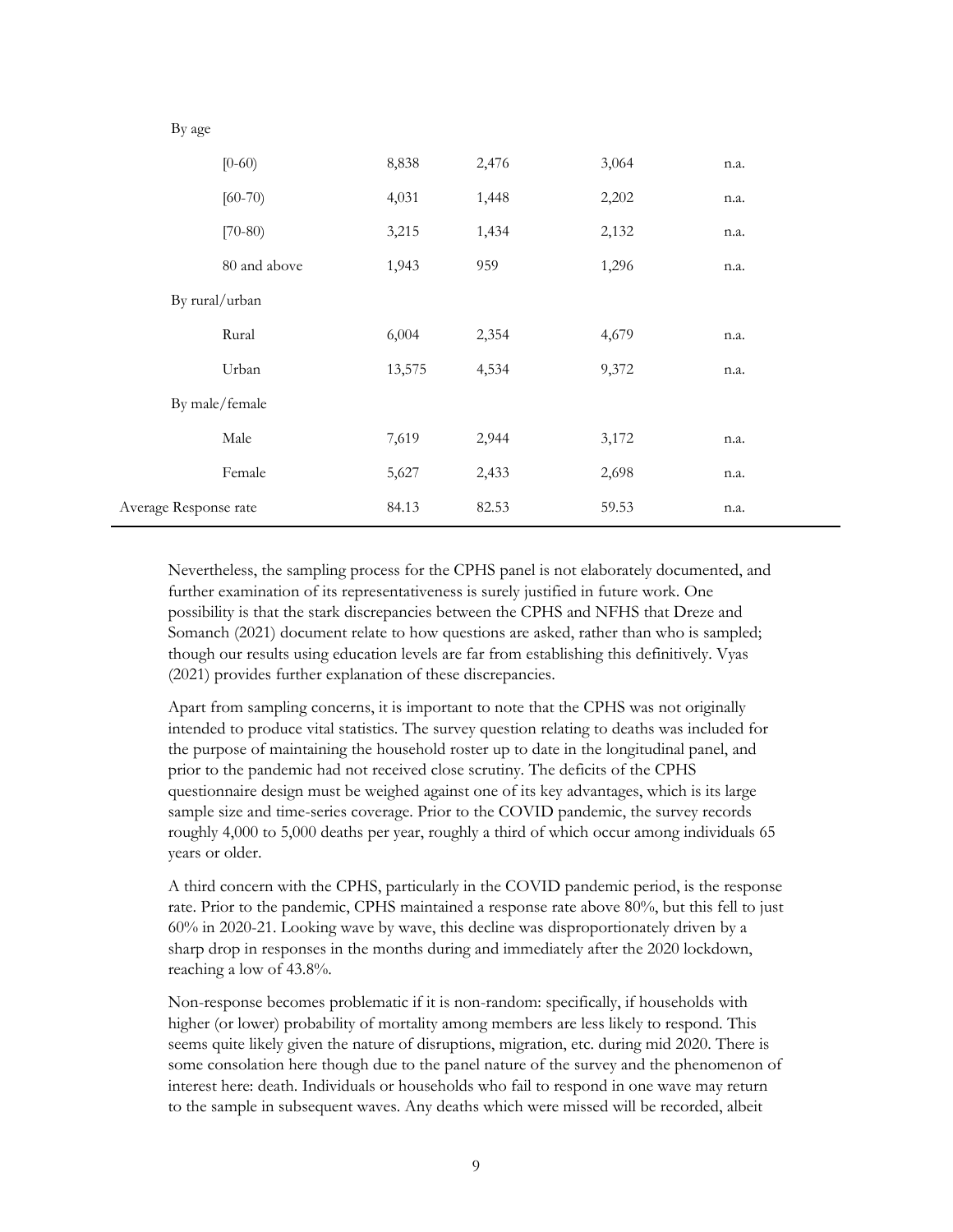late. In total, we find that 88% of respondents answered the CPHS questionnaire at some point after the 2020 lockdown. Thus to some extent, the drop in response rate should impact the timing of deaths we observe as much or more than the total rate.

#### <span id="page-12-0"></span>**4.2 Validating (or not) CPHS death estimates?**

What numbers does the CPHS data yield? Before we can answer that, we need to check for the plausibility of the CPHS estimates for the pre-Covid years. We can compare the death estimates from CPHS with two other sources: India's own SRS and the UN's estimates in their World Population projections.[21](#page-12-1) In turn we can compare the estimates at the aggregate level, by age, by gender, and at state level. This is what we do in the next few charts.

What can we infer from all these charts?

First, that CPHS overall death estimates are consistently greater than those of the UN, SRS, and also with the Census of 2011. The discrepancy is relatively small until 2018 but widens dramatically in 2019. Estimates for 2019 really stand out as an outlier. Surprisingly, the discrepancy is much greater for the urban estimates than rural ones.

Second, since Covid's mortality is skewed toward older age groups and non-linearly, validating the age pattern of mortality against other data sources is critical. Figure 2 shows that CPHS mortality estimates for the period 2015-18 are substantially greater than estimates by the SRS and UN for younger age groups (below 40); but for the older age groups, CPHS tracks SRS and UN very closely. But this changes in 2019 when CPHS diverges very sharply especially for groups above 60 (the log scale in Figures 1 and 2 masks the magnitude of discrepancy).

Third, at state level, the CPHS estimates are much more variable than those of the SRS: in Figure 2, for example, the spread is greater along the y-axis than the x-axis. Consistent with Figure 1, urban estimates are greater in the CPHS (blue symbols) than SRS while the rural estimates (green symbols) are less biased.

<span id="page-12-1"></span><sup>21</sup> The 2011 Census even though it is relatively outdated is a useful benchmark because of all the estimates it is the most reliable—it is a census not a survey; moreover, since mortality rates don't bounce around much and exhibit relatively stable trends (if at all), they serve as a useful check.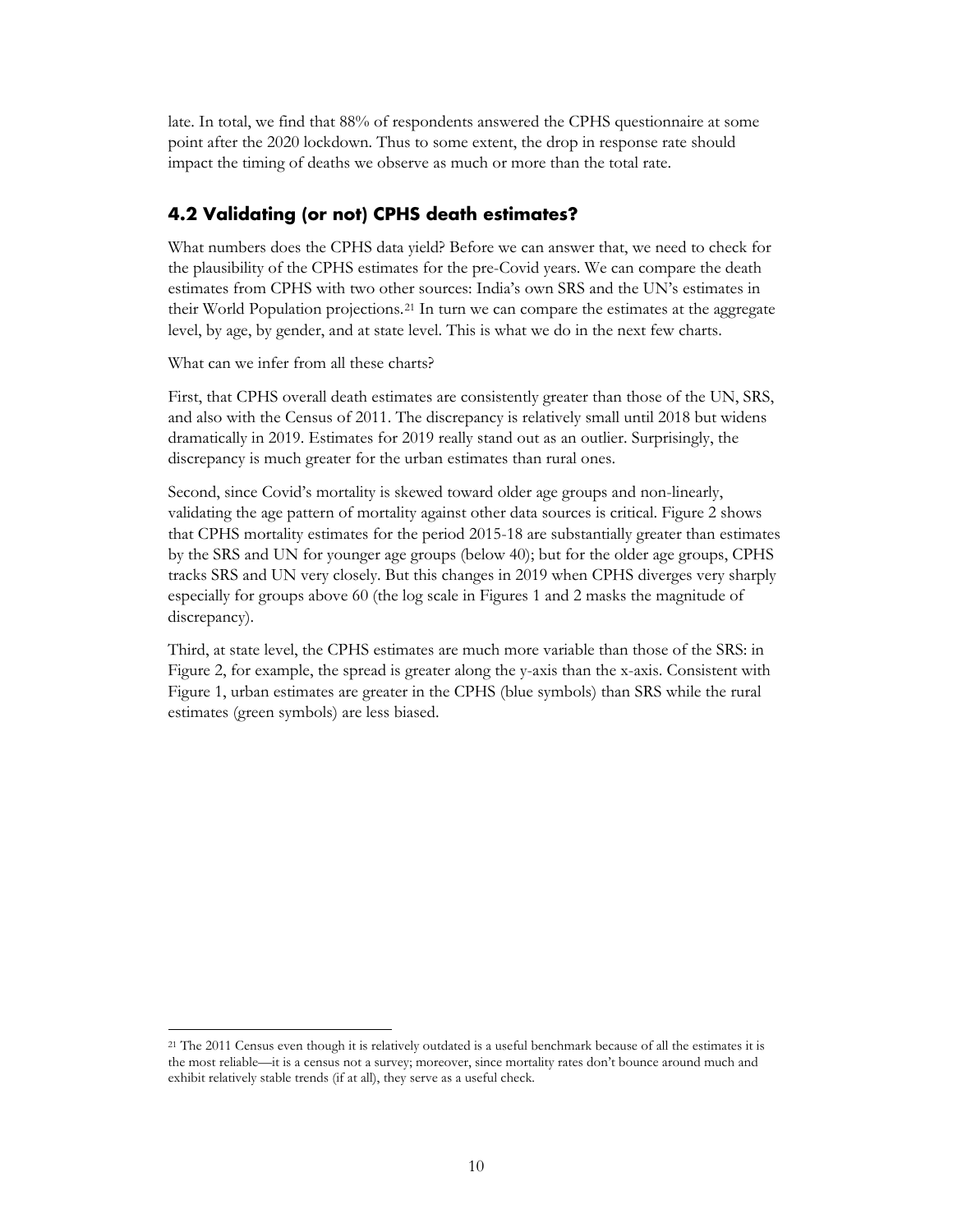

**Figure 1. Comparing CPHS Death Estimates with Other Sources by Geography, Gender, and Age, pre-Covid**

Note: CPHS estimates based on authors' calculations. SRS estimates fro[m https://censusindia.gov.in/2011-](https://censusindia.gov.in/2011-Common/Sample_Registration_System.html) [Common/Sample\\_Registration\\_System.html.](https://censusindia.gov.in/2011-Common/Sample_Registration_System.html) UN estimates from [https://population.un.org/wpp/Download/Standard/Mortality/.](https://population.un.org/wpp/Download/Standard/Mortality/)

**Figure 2. Comparing CPHS Death Estimates with Other Sources By Disaggregated Age Categories, pre-Covid**



Note: CPHS estimates based on authors' calculations. UN estimates from [https://population.un.org/wpp/Download/Standard/Mortality/.](https://population.un.org/wpp/Download/Standard/Mortality/)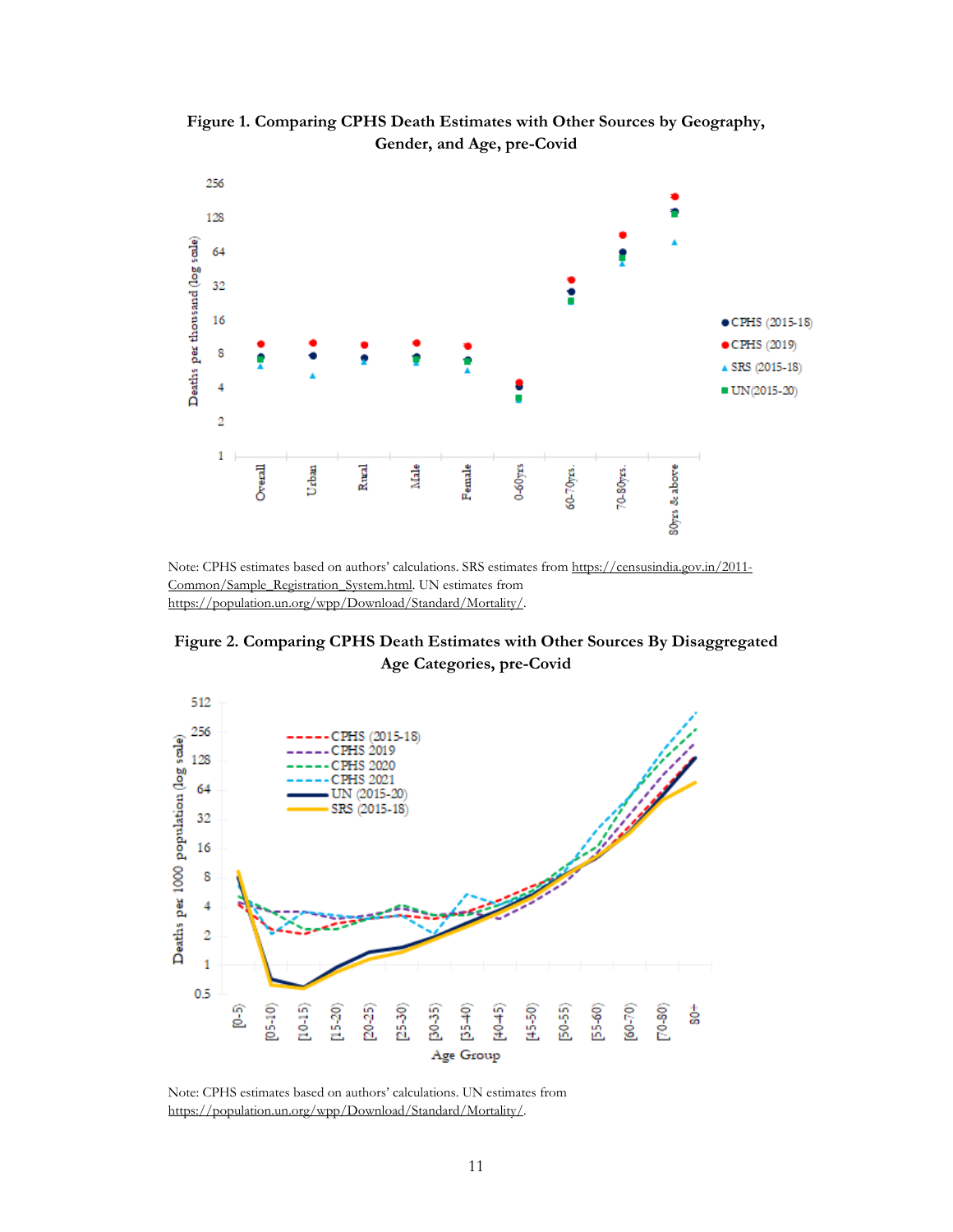**Figure 3. Comparing CPHS Death Estimates with Other Sources by State, pre-Covid**



Note: Each point represents average mortality per 1,000 inhabitants, averaged over three years. State averages are shown in red, averages for urban areas in blue with suffix -U, and for rural areas in green with suffix -R.

The 2019 CPHS numbers pose a real dilemma. If they are indeed unreliable, did the inherent errors continue in the post-Covid period and if so in which direction and to what extent?

To understand the data--and indeed the predicament--better, we plot the monthly death estimates from the CPHS by age group, focussing on the older cohorts affected disproportionately by Covid (Figures 4 and 5, the latter showing a log scale)).



**Figure 4. Monthly Mortality CPHS, May 2015-June 2021**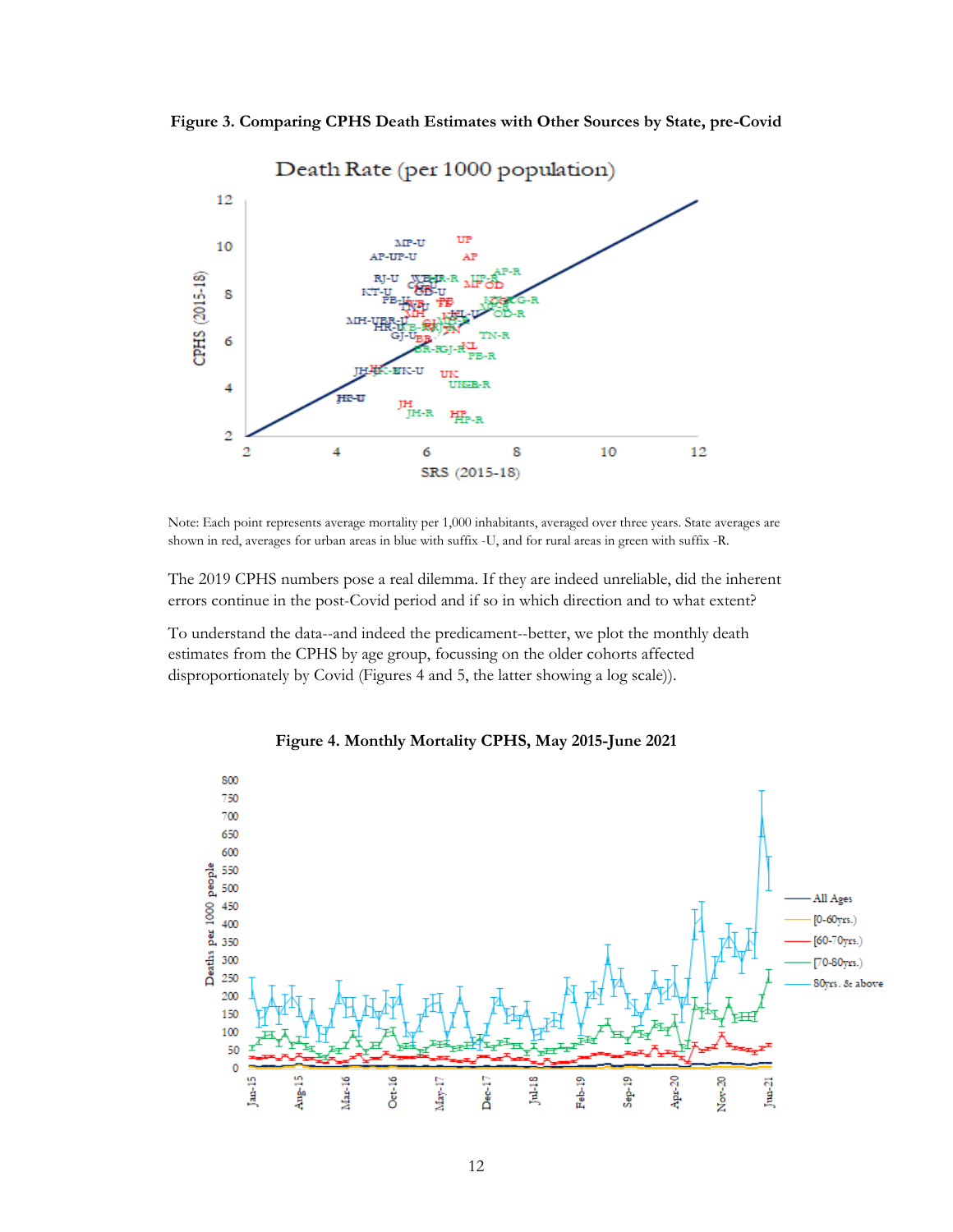



CPHS monthly estimates for mortality, especially for older cohorts, exhibit a fair amount of temporal volatility. The short vertical lines for each of the four mortality trends represent 95 percent confidence intervals. These are quite tight for all groups except for the oldest where these intervals are quite wide, suggesting greater variability in the mortality estimates. That Covid has impacted older cohorts differentially is also evident in the figures. The normal scaling in Figure 4 obscures some important trends in the data. Figure 5 (shown on a log scale) suggests a slow, trend decline in mortality in the below 60 age group since 2016 and then a sharp increase in aggregate mortality until mid-2019.

There is also a sharp drop in mortality the month of the lock-down and rising mortality thereafter. It seems from the figures that peak mortality in the first wave was reached in the last quarter of 2020 which appeared to subside through March-April of 2021 and then spiked sharply in the second wave in May and June 1991.

This raw data raises a number of questions. Why did mortality increase in the middle of 2019 well before the pandemic across all age groups? Is this partly just some correction for the decline in mortality before mid-2019? Are these ups and downs plausible? Is the sharp decline in the lockdown phase of the first wave (March-April 2020) real or could it be due to the decline in the response rate?

#### <span id="page-15-0"></span>**4.3 Estimating excess mortality**

Given these deficiencies, can we nevertheless estimate or guesstimate the Covid-period excess mortality by comparing the death estimates in 2020 and 2021 with a reference period? But what should that reference period be? Had the 2019 estimates been similar to those between 2015 and 2018, that choice would not have been tricky. But the 2019 estimates which suddenly jump makes the comparison exercise fraught. If the 2019 estimates are off, could the 2020 and 2021 estimates be even more off than 2019, and if so in which direction (i.e. could the bias be increasing or decreasing in unpredictable ways?).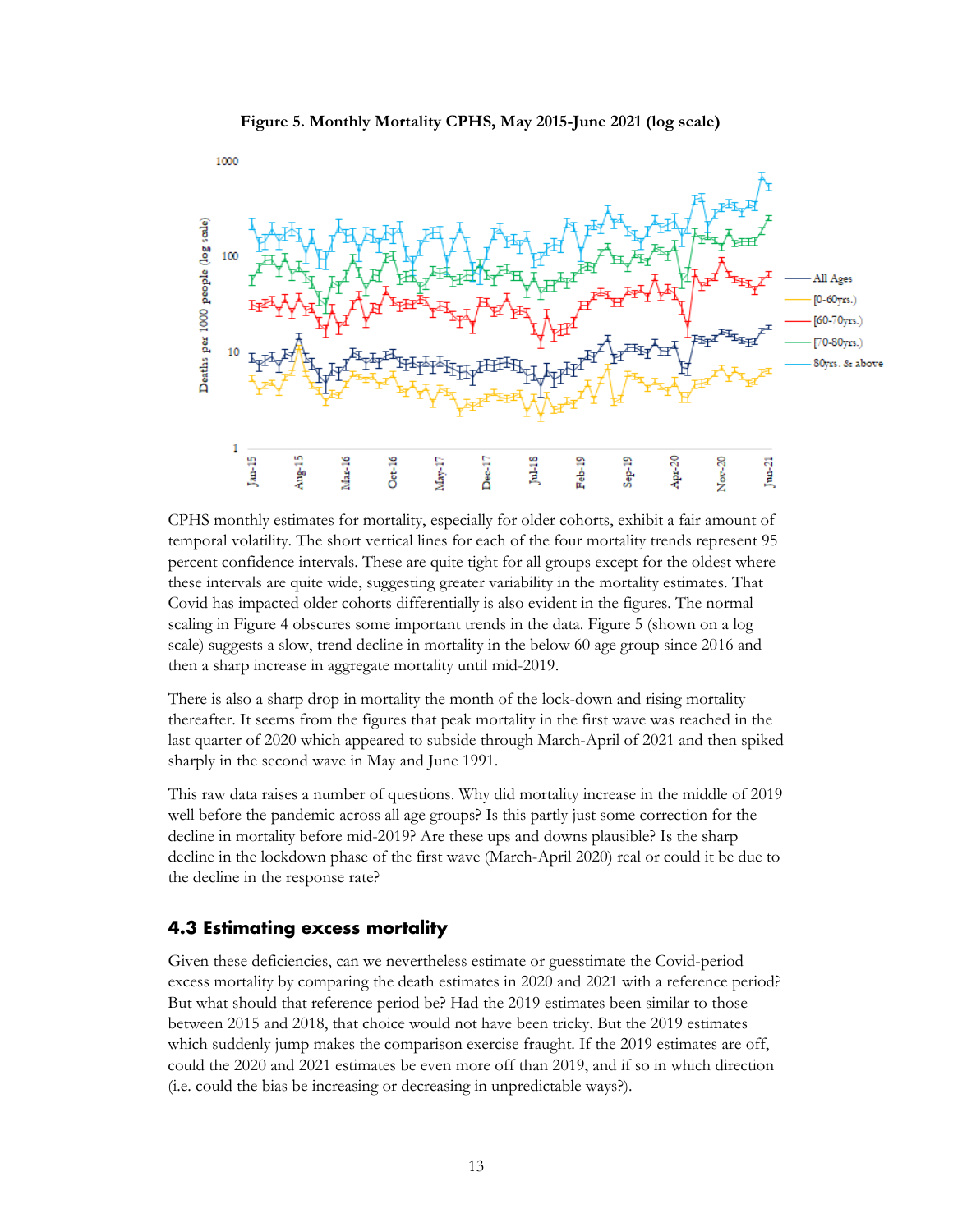



Based on Figure 6, we instead chose three alternative reference periods: January 2019-April 2020, January 2018-April 2020 and January 2015-April 2020. Essentially, we treat the post-April 2020 period as the one impacted by Covid, in turn divided into Wave 1 (May 2020- March 2021) and Wave 2 (April - June 2021). The first reference period of 2019 would be most appropriate if the methodology (and the errors) of 2019 carried over to the post-Covid period. The other two reference periods would be more appropriate if 2019 was the aberration in the CPHS.

We measure all-cause excess mortality as the difference between the death rate from May 2020 to June 2021 compared to each of these three reference periods. So, for example, excess mortality in wave 1 would be the difference between the horizontal yellow line and each of the dashed green lines. Since some of the reference periods include partial years, we control for seasonality with month effects. All calculations use survey weights. We implement this calculation in a simple regression framework, using the specification detailed in the appendix.<sup>[22](#page-16-0)</sup>

<span id="page-16-0"></span><sup>22</sup> Note that the exact same total excess mortality figures can be achieved by calculating total deaths in each calendar month of the pandemic, subtracting average deaths in the same calendar month in the baseline period, and summing those differences. The regression approach simply provides a parsimonious way of doing this calculation and estimating its standard errors.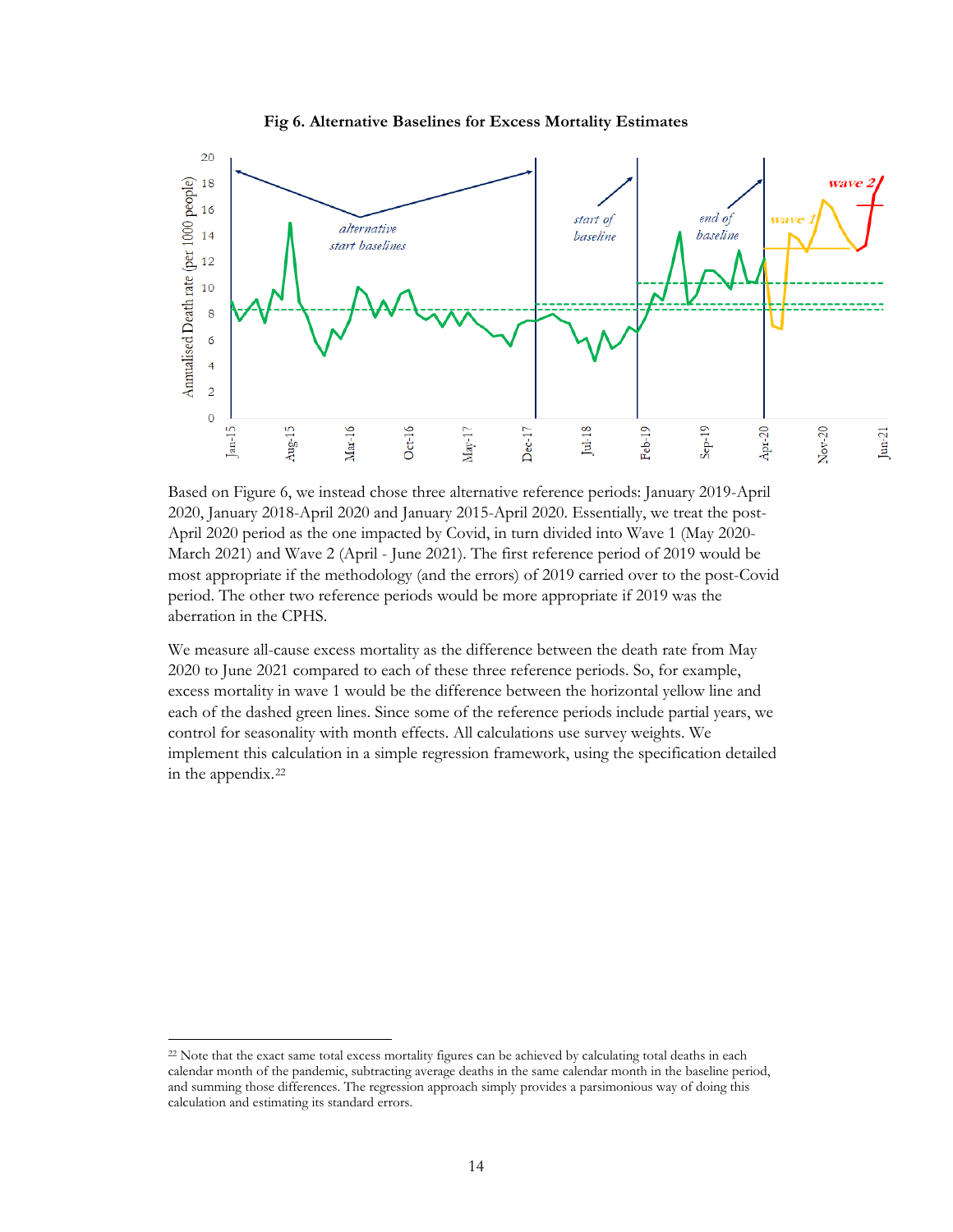#### **Table 5. India, nationwide excess mortality from CPHS (annualised, deaths per thousand)**

|                     |                           | Jan15-Apr20 | Jan18-Apr20 | Jan19-Apr20 |
|---------------------|---------------------------|-------------|-------------|-------------|
| Overall             | <b>Baseline</b> mortality | 8.33        | 8.67        | 10.52       |
| $(1430 \text{ mn})$ |                           | [0.12]      | [0.18]      | [0.29]      |
|                     | Excess mortality (wave 1) | 4.76        | 4.4         | 2.46        |
|                     |                           | [0.44]      | [0.45]      | [0.51]      |
|                     | Excess mortality (wave 2) | 7.48        | 6.93        | 4.47        |
|                     |                           | [0.91]      | [0.94]      | [1.12]      |
| Urban               | Baseline mortality        | 8.59        | 8.94        | 10.4        |
| $(454 \text{ mn})$  |                           | [0.21]      | [0.34]      | [0.53]      |
|                     | Excess mortality (wave 1) | 4.66        | 4.39        | $3.00\,$    |
|                     |                           | [0.88]      | [0.88]      | [0.95]      |
|                     | Excess mortality (wave 2) | 9.96        | 9.29        | 7.26        |
|                     |                           | [1.72]      | [1.74]      | [1.99]      |
| 60yrs.-70yrs        | Baseline mortality        | 30.92       | 32.25       | 39.92       |
| $(79$ mn)           |                           | [0.68]      | [1.07]      | [1.61]      |
|                     | Excess mortality (wave 1) | 25.16       | 23.88       | 16.08       |
|                     |                           | $[2.87]$    | [2.91]      | [3.12]      |
|                     | Excess mortality (wave 2) | 23.72       | 21.67       | 14.76       |
|                     |                           | [5.01]      | [5.39]      | [6.07]      |
| 70yrs.-80yrs        | Baseline mortality        | 73.76       | 80.14       | 98.84       |
| $(37 \text{ mn})$   |                           | [1.77]      | [2.91]      | [4.43]      |
|                     | Excess mortality (wave 1) | 66.04       | 58.85       | 39.54       |
|                     |                           | [7.34]      | [7.44]      | [8.14]      |
|                     | Excess mortality (wave 2) | 117.67      | 112.2       | 85.83       |
|                     |                           | [15.33]     | [15.77]     | [17.12]     |

Excess mortality relative to benchmark of...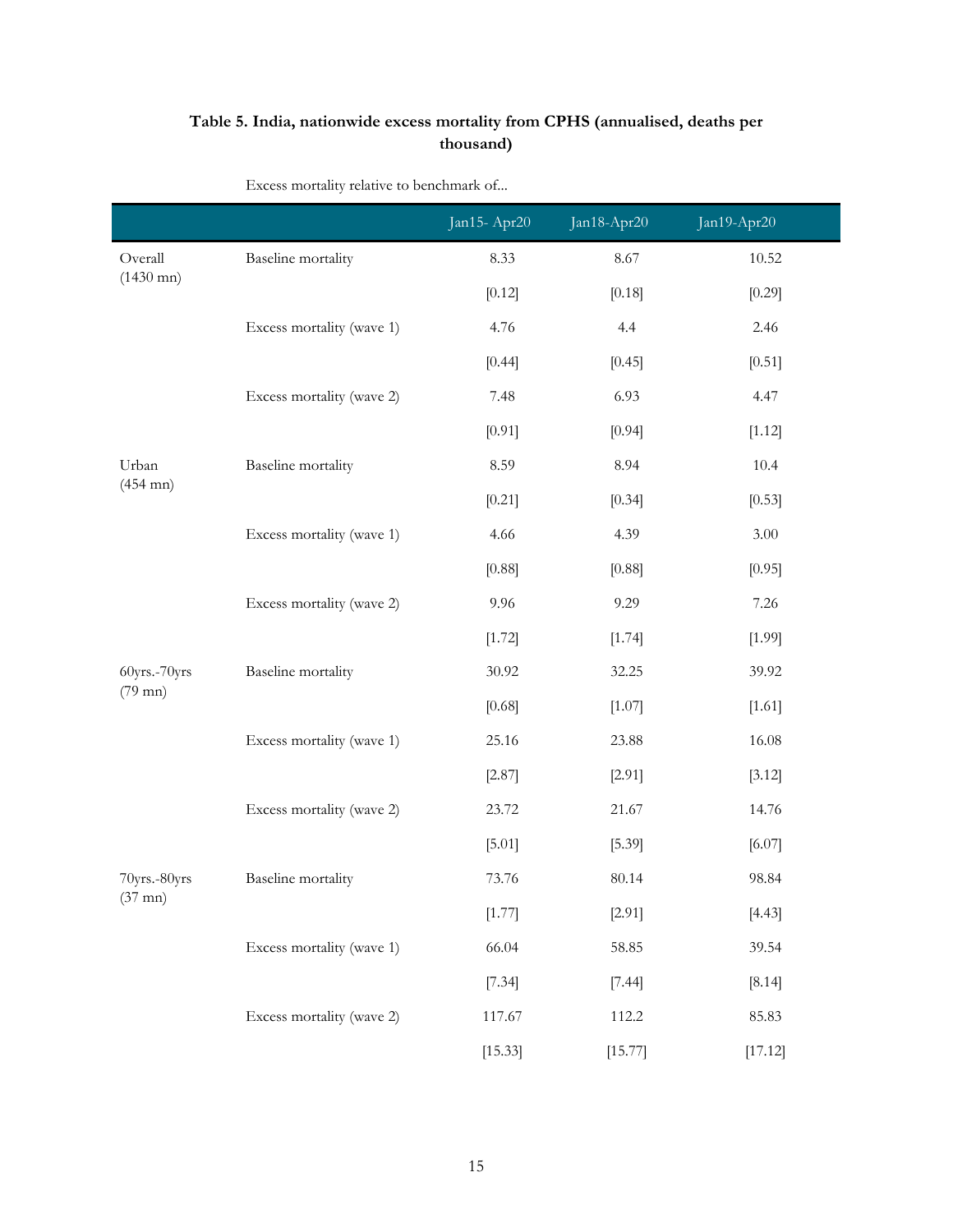| Above 80yrs.                              | Baseline mortality        | 165.82  | 180.85    | 208.29  |
|-------------------------------------------|---------------------------|---------|-----------|---------|
| $(12 \text{ mn})$                         |                           | [4.95]  | [7.43]    | [9.99]  |
|                                           | Excess mortality (wave 1) | 145.4   | 129.38    | 102.3   |
|                                           |                           | [21.56] | $[22.76]$ | [24.43] |
|                                           | Excess mortality (wave 2) | 349.21  | 329.3     | 283.66  |
|                                           |                           | [49.96] | [50.53]   | [53.97] |
| Above Median                              | Baseline mortality        | 8.5     | 8.94      | 10.87   |
| <b>Educated HHs</b><br>$(911 \text{ mn})$ |                           | [0.19]  | [0.30]    | [0.45]  |
|                                           | Excess mortality (wave 1) | 4.96    | 4.53      | 2.61    |
|                                           |                           | [0.67]  | [0.69]    | [0.78]  |
|                                           | Excess mortality (wave 2) | 5.00    | 4.10      | 0.81    |
|                                           |                           | [1.19]  | [1.27]    | [1.57]  |

Source: Authors' calculations based on CPHS micro data. Estimates are based on a unit-record level regression of an indicator for death on calendar month indicators and their interaction with indicators for 2020 and 2021, respectively. Numbers in brackets are standard errors, clustered at the level of the primary sampling unit. For presentational simplicity, we do not present all sub-categories: for example, we present results for the urban sector, omitting the rural sector; for older age cohorts, excluding the 0-60 year cohorts; and above medianeducated households, excluding below-median educated households. Coefficients for these excluded categories can be inferred by reference to the overall coefficients reported in the first row.

The results are presented in Table 5, with standard errors in brackets. The most cautious/conservative excess mortality estimates are those in column 3 where the reference period is January 2019 to April 2020. The annualized excess mortality rate of 2.46 and 4.47 in the two waves, (which is statistically significant at the 1% level) implies that mortality jumped by about 23 percent  $(2.46/10.52)$  and 42 percent  $(4.47/10.52)$  in the two waves, respectively. This excess mortality is also close to the average for developing countries as a whole.

Row 2-4 present results for the above 60-year age groups. Mortality is significantly greater during the Covid pandemic for these age groups. For example, for ages above 80, excess mortality in the second wave was 284 out of 1000 or 136 percent greater than in normal times. Given possible concerns that the age structure of the CPHS sample could be unrepresentative especially at older age cohorts, we estimated the coefficients weighting the sample according to the UN's age structure of India's population. The results were close to those shown in the first row of Table 5.[23](#page-18-0) Row 5 indicates that Covid did not differentially impact educated compared to uneducated households: in the first wave, they were impacted more but less in the second wave.

<span id="page-18-0"></span><sup>23</sup> Results available from the authors on request.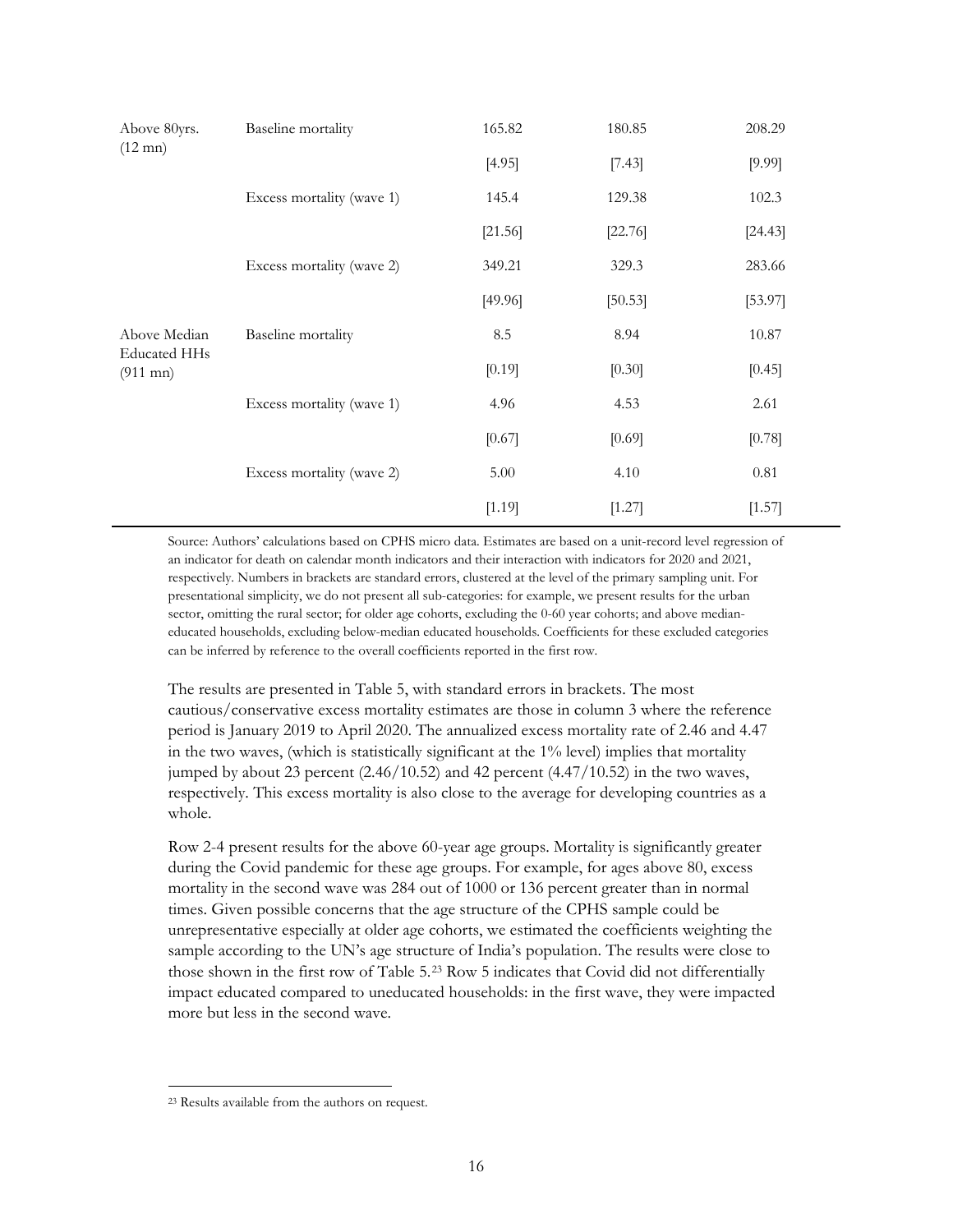The numbers on the left hand side of Table 5 are the populations of the relevant samples which allow the per capita estimates to be translated into total deaths shown in Table 6. For example, in the first wave, an excess mortality coefficient of 2.46 (row 1, column 3 of Table 5) translates into total mean deaths of 3.4 million (95% confidence interval of 2.0 to 4.8 million). Dissimilar coefficients in Table 5 (for example, urban versus rural) may nevertheless translate into more equal impacts in terms of absolute deaths because of different shares of the population.[24](#page-19-0)

#### **Table 6. Total Excess Deaths in Millions**

|                     |        | Mean | Confidence Interval |     |
|---------------------|--------|------|---------------------|-----|
| Total               | Wave 1 | 3.4  | 2.0                 | 4.8 |
|                     | Wave 2 | 1.5  | 0.8                 | 2.3 |
| Urban               | Wave 1 | 1.3  | 0.5                 | 2.1 |
|                     | Wave 2 | 0.8  | 0.4                 | 1.2 |
| 60-69 yrs           | Wave 1 | 1.3  | 0.8                 | 1.8 |
|                     | Wave 2 | 0.3  | 0.1                 | 0.5 |
| 70-79 yrs           | Wave 1 | 1.1  | 0.6                 | 1.5 |
|                     | Wave 2 | 0.6  | 0.4                 | 0.8 |
| 80 plus             | Wave 1 | 0.7  | 0.4                 | 1.0 |
|                     | Wave 2 | 0.5  | 0.3                 | 0.7 |
| Above-Median        | Wave 1 | 2.3  | 0.9                 | 3.7 |
| <b>Educated HHs</b> | Wave 2 | 0.2  | $-0.5$              | 0.9 |

#### **(Derived from Estimates in Column 3 of Table 5)**

Figures represent the estimated number of excess deaths for all of India in millions, from May 2020 through June 2021 (divided into two waves as described above) relative to January 2019 through April 2020. Estimates are based on the regressions using CPHS data reported in Column 3 of Table 2, and in greater detail in Appendix Table 4.

<span id="page-19-0"></span><sup>24</sup> Our estimates for excess deaths are somewhat greater than those estimated by Malani and Ramachandran (2021); their reference periods and dating of the pandemic are a little different from ours.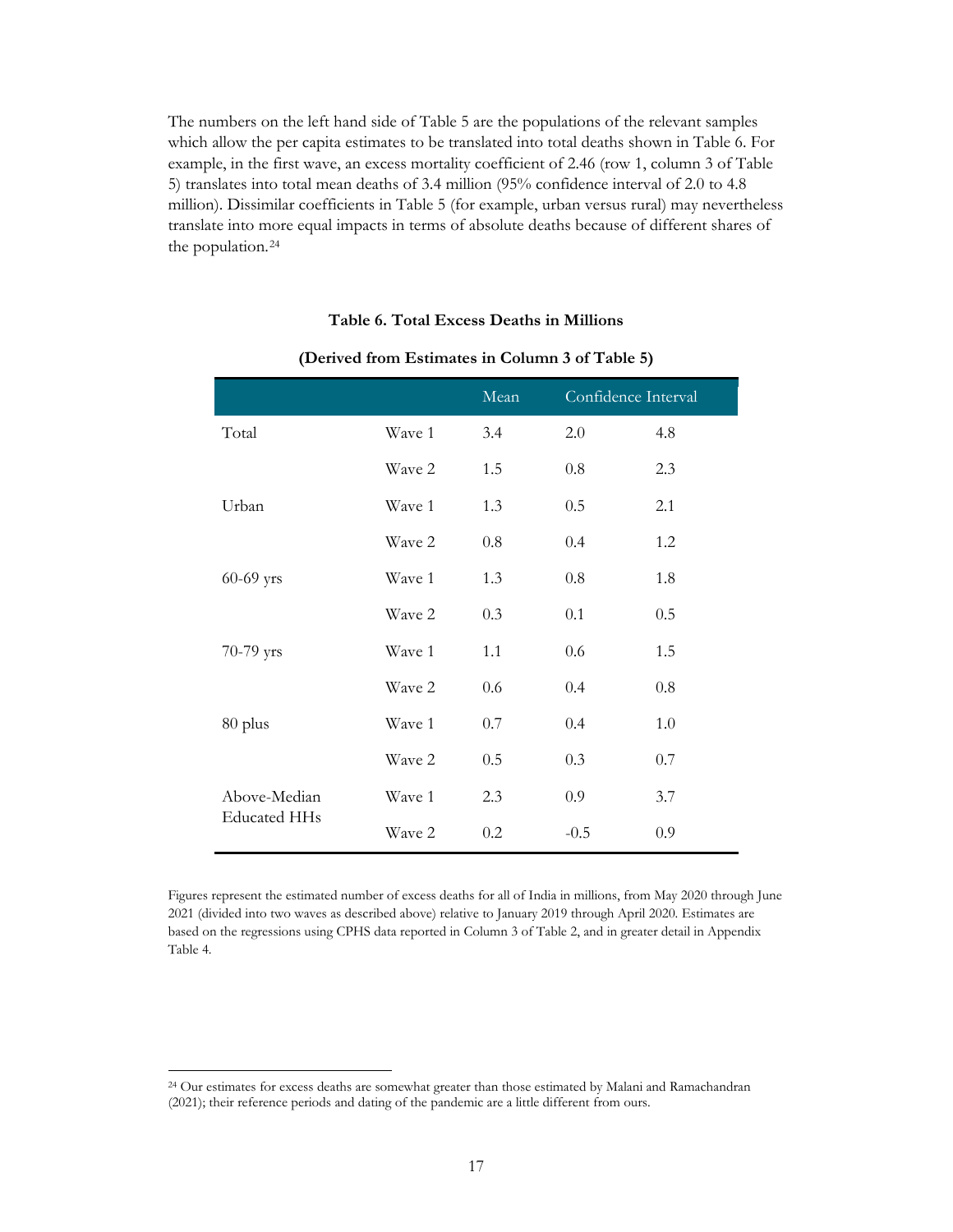## <span id="page-20-0"></span>**5. Conclusions**

Of another existential threat, Bob Dylan accusingly asked, "How many deaths will it take till we know that too many people have died?" This Covid pandemic in India has seen a curious but no less tragic inversion of that sentiment: only a sense that too many died in the second wave has really galvanized the effort to find out the true number of deaths.

In this paper, we have presented three different data-based estimates for all-cause excess mortality for India. Each of these estimates has shortcomings. The CRS-based numbers are still not available for all the states; they are known to under-count deaths and whether that under-counting remained the same or changed during the pandemic is still not clear; and the CRS numbers also stop for most states in May 2021.

The second estimate is only partly based on Indian data (on infection rates) and assumes IFRs based on other countries whose validity for India is open to question; and we cannot adjust the IFRs for wave 2 when mortality is likely to have increased as domestic health systems were overwhelmed.

The important caveat on the death estimates from the CPHS is that its pre-Covid mortality does not track closely estimates from other official sources. Perhaps even more important is that the CPHS shows a big and inexplicable spike in mortality in 2019 before Covid. If some of the measurement errors from the CPHS pre-Covid carry over to the Covid period, the reliability of the excess deaths estimates is not assured.

The time pattern of the excess death estimates is also different across these three estimates.

Even with all these caveats, there are three important take-aways from our findings.

First, unsurprisingly, there is considerable uncertainty within and across estimates. They range from about 1 million to 6 million overall, with central estimates varying between 3.4 to 4.9 million. And the timing on the estimates between the two waves also varies across estimates. It is imperative, therefore, that research continue to estimate more precisely Covid-related deaths. It is equally imperative that government aid this effort by making available all the data on sero surveys and deaths it has generated.

Second, the first wave seems to have been more lethal than is popularly believed. Because it was spread out in time and space, unlike the sudden and concentrated surge of the second wave, mortality in the first wave appeared moderate. But even the CRS data suggest that up to 2 million might have died in that period. In fact, not grasping the scale of the tragedy in real time in the first wave may have bred the collective complacency that led to the horrors of the second wave.

Finally, and perhaps the most critical take-away is that regardless of source and estimate, actual deaths during the Covid pandemic are likely to have been an order of magnitude greater than the official count. True deaths are likely to be in the several millions not hundreds of thousands, making this arguably India's worst human tragedy since partition and independence.

Our purpose in this paper has been to report--without in any way endorsing--different databased estimates. A collective understanding of and engagement with them and indeed with estimates from other data sources, warts and all, is now necessary.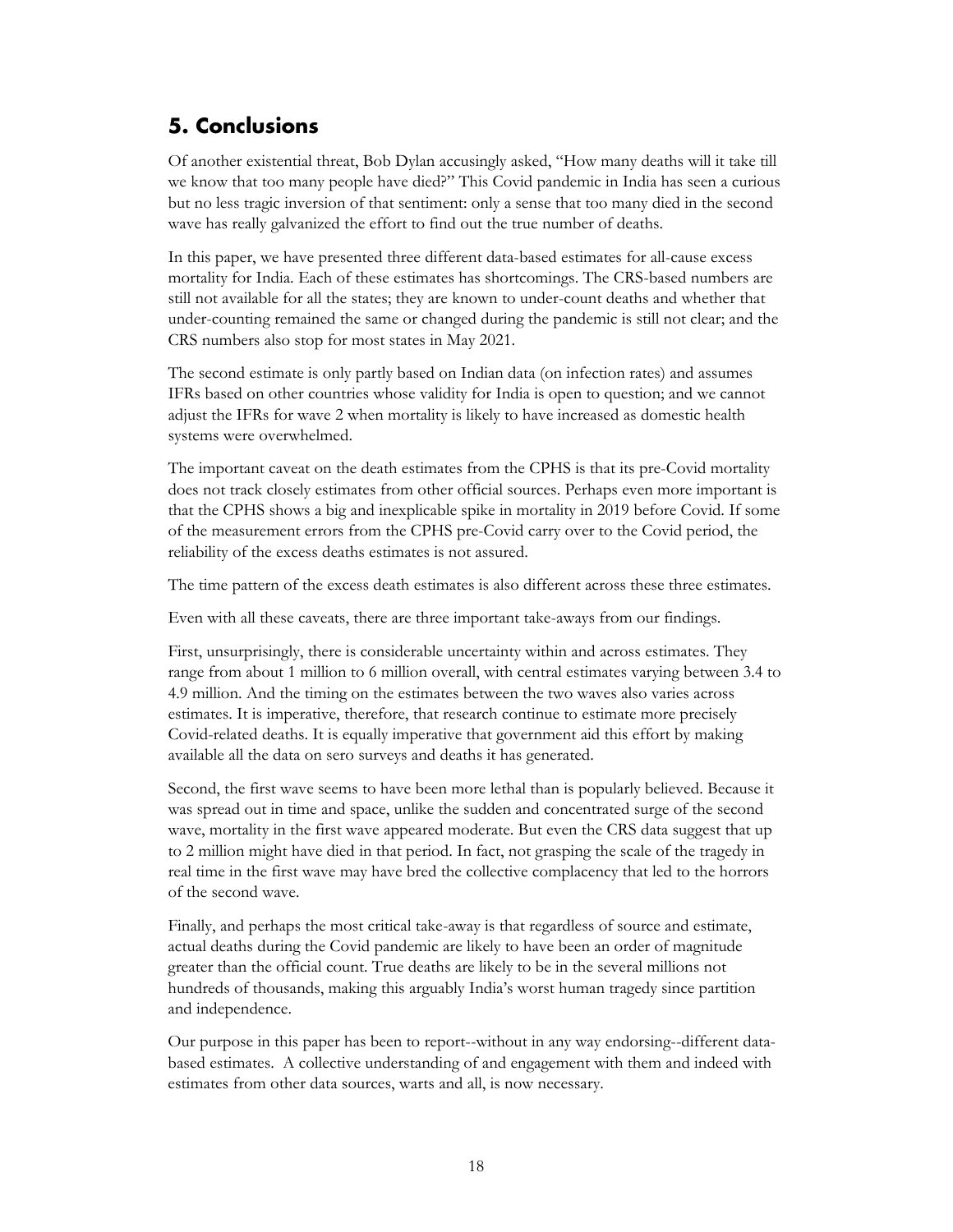#### <span id="page-21-0"></span>**References**

- [Arora,](https://www.ncbi.nlm.nih.gov/pubmed/?term=Arora%20RK%5BAuthor%5D&cauthor=true&cauthor_uid=32763195) R., [A. Joseph,](https://www.ncbi.nlm.nih.gov/pubmed/?term=Joseph%20A%5BAuthor%5D&cauthor=true&cauthor_uid=32763195) [J. Van Wyk,](https://www.ncbi.nlm.nih.gov/pubmed/?term=Van%20Wyk%20J%5BAuthor%5D&cauthor=true&cauthor_uid=32763195) [S.Rocco,](https://www.ncbi.nlm.nih.gov/pubmed/?term=Rocco%20S%5BAuthor%5D&cauthor=true&cauthor_uid=32763195) [A. Atmaja,](https://www.ncbi.nlm.nih.gov/pubmed/?term=Atmaja%20A%5BAuthor%5D&cauthor=true&cauthor_uid=32763195) [E.May,](https://www.ncbi.nlm.nih.gov/pubmed/?term=May%20E%5BAuthor%5D&cauthor=true&cauthor_uid=32763195) [T. Yan,](https://www.ncbi.nlm.nih.gov/pubmed/?term=Yan%20T%5BAuthor%5D&cauthor=true&cauthor_uid=32763195) [N. Bobrovitz,](https://www.ncbi.nlm.nih.gov/pubmed/?term=Bobrovitz%20N%5BAuthor%5D&cauthor=true&cauthor_uid=32763195) [J.](https://www.ncbi.nlm.nih.gov/pubmed/?term=Chevrier%20J%5BAuthor%5D&cauthor=true&cauthor_uid=32763195)  [Chevrier,](https://www.ncbi.nlm.nih.gov/pubmed/?term=Chevrier%20J%5BAuthor%5D&cauthor=true&cauthor_uid=32763195) [M. Cheng,](https://www.ncbi.nlm.nih.gov/pubmed/?term=Cheng%20MP%5BAuthor%5D&cauthor=true&cauthor_uid=32763195) [T. Williamson,](https://www.ncbi.nlm.nih.gov/pubmed/?term=Williamson%20T%5BAuthor%5D&cauthor=true&cauthor_uid=32763195) and [D. Buckeridgeh](https://www.ncbi.nlm.nih.gov/pubmed/?term=Buckeridge%20DL%5BAuthor%5D&cauthor=true&cauthor_uid=32763195), 2021, "SeroTracker: a global SARS-CoV-2 seroprevalence dashboard,"
	- https://www.ncbi.nlm.nih.gov/pmc/articles/PMC7402646/
- Bajema, K, R. [Wiegand, K](https://jamanetwork.com/searchresults?author=Ryan+E.+Wiegand&q=Ryan+E.+Wiegand). [Cuffe,](https://jamanetwork.com/searchresults?author=Kendra+Cuffe&q=Kendra+Cuffe) et al., 2020, "Estimated SARS-CoV-2 Seroprevalence in the US as of September 2020", *JAMA Internal Medicine*. doi:10.1001/jamainternmed.2020.7976
- Banaji, Murad, 2021a, "Estimating Covid-19 Fatalities in India", *The India Forum*, <https://www.theindiaforum.in/article/estimating-covid-19-fatalities-india>
- Banaji, Murad, 2021b, "Estimating COVID-19 infection fatality rate in Mumbai during 2020," *<https://www.medrxiv.org/content/10.1101/2021.04.08.21255101v1>*
- Banaji, Murad, 2021c, "Point estimates of COVID-19 infection fatality rate in Andhra Pradesh," [https://maths.mdx.ac.uk/research/modelling-the-covid-19](https://maths.mdx.ac.uk/research/modelling-the-covid-19-pandemic/andhrapradeshifr/) [pandemic/andhrapradeshifr/](https://maths.mdx.ac.uk/research/modelling-the-covid-19-pandemic/andhrapradeshifr/)
- Dreze, J. and A. Somanchi , "View: New barometer of India's economy fails to reflect deprivations of poor households," *Economic Times*, June 21, 2021 [https://economictimes.indiatimes.com/opinion/et-commentary/view-the-new](https://economictimes.indiatimes.com/opinion/et-commentary/view-the-new-barometer-of-indias-economy-fails-to-reflect-the-deprivations-of-poor-households/articleshow/83696115.cms)[barometer-of-indias-economy-fails-to-reflect-the-deprivations-of-poor](https://economictimes.indiatimes.com/opinion/et-commentary/view-the-new-barometer-of-indias-economy-fails-to-reflect-the-deprivations-of-poor-households/articleshow/83696115.cms)[households/articleshow/83696115.cms](https://economictimes.indiatimes.com/opinion/et-commentary/view-the-new-barometer-of-indias-economy-fails-to-reflect-the-deprivations-of-poor-households/articleshow/83696115.cms)
- Gupta, A, and N. Sudharsanan, 2020, "Large and persistent life expectancydisparitiesamongIndia's social groups," <https://doi.org/10.31235/osf.io/hu8t9>
- Jha, P, Arokiaswamy Velumani, Chaitali Nikam, Wilson Suraweera, Sze Hang Fu, Hellen Gelband, Patrick Brown, Isaac Bogoch, and Nico Nagelkerke, 2021, "SARS-CoV-2 Seroprevalence in 12 Cities of India from July-December 2020," <https://www.medrxiv.org/content/10.1101/2021.03.19.21253429v1.full.pdf>
- Karlinsky, A and D. Kobak, 2021, "The World Mortality Dataset: Tracking excess mortality across countries during the COVID-19 pandemic," <https://pubmed.ncbi.nlm.nih.gov/33532789/>
- Leffler, C., 2021, "Preliminary Analysis of Excess Mortality in India during the Covid-19 Pandemic,"

[https://www.researchgate.net/publication/352170008\\_Preliminary\\_Analysis\\_of\\_Excess](https://www.researchgate.net/publication/352170008_Preliminary_Analysis_of_Excess_Mortality_in_India_during_the_Covid-19_Pandemic_Update_June_20) Mortality in India during the Covid-19 Pandemic Update June 20

- Levin, A.T., W. P. Hanage, N. Owusu-Boaitey, K. B. Cochran, S. P. Walsh and G. Meyerowitz-Katz, 2020, "Assessing the age specificity of infection fatality rates for COVID-19: systematic review, meta-analysis, and public policy implications," *European Journal of Epidemiology,* volume 35, pp. 1123–1138, <https://link.springer.com/article/10.1007/s10654-020-00698-1>
- Meyerowitz-Katz, G., and L. Merone, 2020, "A systematic review and meta-analysis of published research data on COVID-19 infection fatality rates," *International Journal of Infectious Diseases,* Volume 101, December 2020, Pages 138-148, [https://reader.elsevier.com/reader/sd/pii/S1201971220321809?token=ADA43F95496](https://reader.elsevier.com/reader/sd/pii/S1201971220321809?token=ADA43F9549623DC544EEEB513667BCA7A6B018A656FC7CA19ABD63BB5F09F90A42124A905FBD56CC23DB592E6821CB0E&originRegion=us-east-1&originCreation=20210705000910) [23DC544EEEB513667BCA7A6B018A656FC7CA19ABD63BB5F09F90A42124A905F](https://reader.elsevier.com/reader/sd/pii/S1201971220321809?token=ADA43F9549623DC544EEEB513667BCA7A6B018A656FC7CA19ABD63BB5F09F90A42124A905FBD56CC23DB592E6821CB0E&originRegion=us-east-1&originCreation=20210705000910)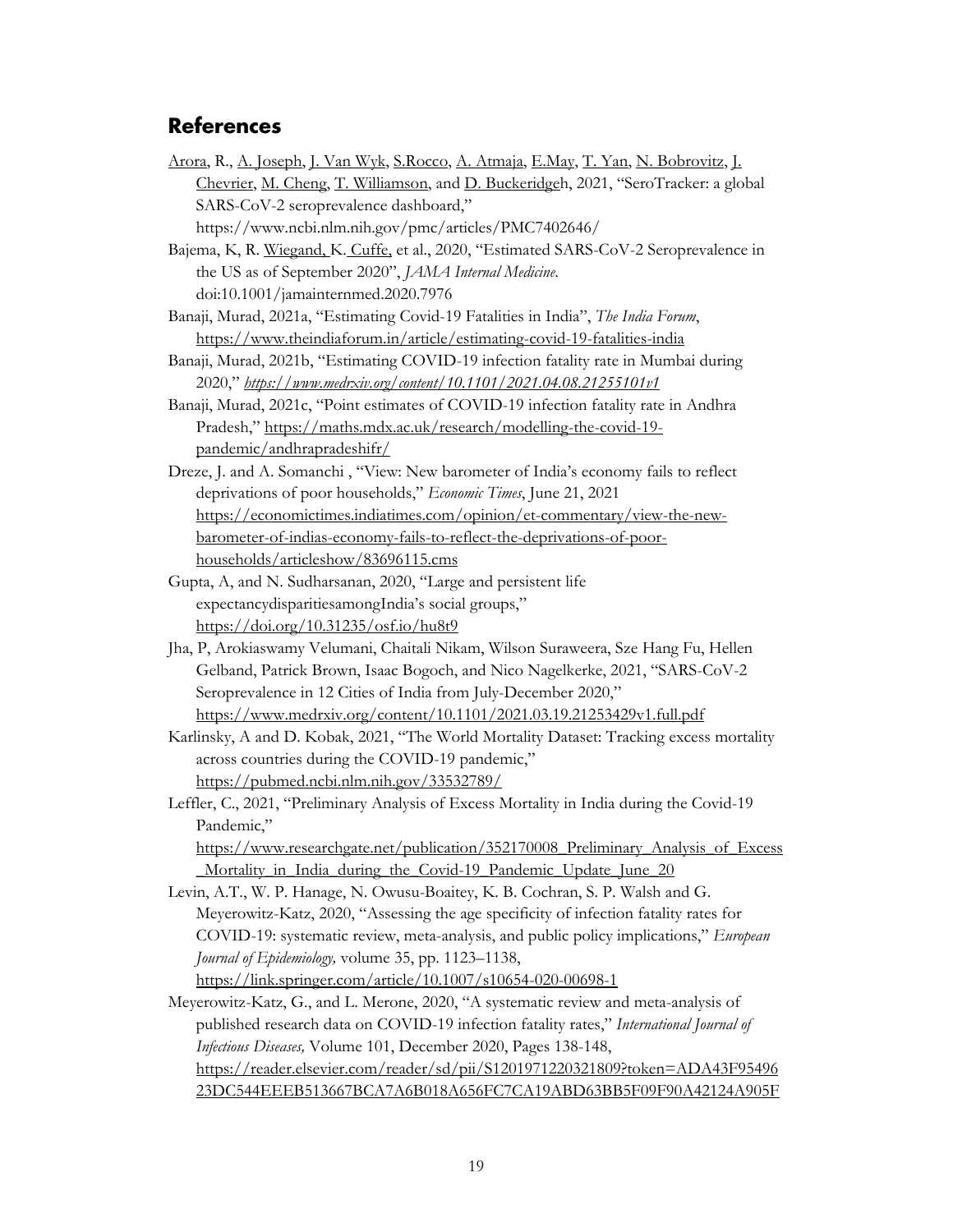[BD56CC23DB592E6821CB0E&originRegion=us-east-](https://reader.elsevier.com/reader/sd/pii/S1201971220321809?token=ADA43F9549623DC544EEEB513667BCA7A6B018A656FC7CA19ABD63BB5F09F90A42124A905FBD56CC23DB592E6821CB0E&originRegion=us-east-1&originCreation=20210705000910)[1&originCreation=20210705000910](https://reader.elsevier.com/reader/sd/pii/S1201971220321809?token=ADA43F9549623DC544EEEB513667BCA7A6B018A656FC7CA19ABD63BB5F09F90A42124A905FBD56CC23DB592E6821CB0E&originRegion=us-east-1&originCreation=20210705000910)

- Malani, A, and S. Ramachandran, 2021," All-cause mortality during SARS-CoV-2 Pandemic in India," (draft). Presented at CMIE Seminar, July 8, 2021.
- Malani, A, S. Ramachandran, V. Tandel, R. Parasa, S. Sudharshini, V. Prakash, Y. Yogananth, S. Raju, T.S. Selvavinayagam, 2021, "SARS-CoV-2 Seroprevalence in Tamil Nadu in October-November 2020,"

<https://www.medrxiv.org/content/10.1101/2021.02.03.21250949v1>

- Mukherjee, B., R. Bhattacharyya, R. Bhaduri, R. Kundu, and M. Salvatore, 2020, "Reconciling epidemiological models with misclassified case-counts for SARS-CoV-2 with seroprevalence surveys: A case study in Delhi, India," [https://bhramarm.medium.com/what-can-we-learn-from-the-delhi-seroprevalence](https://bhramarm.medium.com/what-can-we-learn-from-the-delhi-seroprevalence-study-and-a-single-number-that-was-reported-45e4cf185357)[study-and-a-single-number-that-was-reported-45e4cf185357](https://bhramarm.medium.com/what-can-we-learn-from-the-delhi-seroprevalence-study-and-a-single-number-that-was-reported-45e4cf185357)
- O'Driscoll, M., G. Ribeiro Dos Santos, L. Wang, D. A. T. Cummings, A. S. Azman, J. Paireau, A. Fontane, S. Cauchemez, and H. Salje, 2021, "Age-specific mortality and immunity patterns of SARS-CoV-2," *Nature*, Vol. 590, <https://www.nature.com/articles/s41586-020-2918-0.pdf>
- Rukmini S, 2021a, "The Challenge Of Saying How Many Excess Deaths Could Be Due To Covid-19, *Indiaspend*, " June 25, 2021 [https://www.indiaspend.com/covid-19/deaths](https://www.indiaspend.com/covid-19/deaths-first-wave-second-wave-pandemic-757701)[first-wave-second-wave-pandemic-757701](https://www.indiaspend.com/covid-19/deaths-first-wave-second-wave-pandemic-757701)
- Rukmini S, 2021b, " Gauging pandemic mortality with civil registration data," [https://www.thehindu.com/opinion/op-ed/gauging-pandemic-mortality-with-civil](https://www.thehindu.com/opinion/op-ed/gauging-pandemic-mortality-with-civil-registration-data/article35157185.ece)[registration-data/article35157185.ece](https://www.thehindu.com/opinion/op-ed/gauging-pandemic-mortality-with-civil-registration-data/article35157185.ece)
- Rukmini S, 2021c, " Deaths By 'Unknown Causes' On National Health Mission Portal 2X Official Covid Toll" [https://www.indiaspend.com/covid-19/deaths-unknown-causes](https://www.indiaspend.com/covid-19/deaths-unknown-causes-national-health-mission-portal-covid-toll-760219)[national-health-mission-portal-covid-toll-760219](https://www.indiaspend.com/covid-19/deaths-unknown-causes-national-health-mission-portal-covid-toll-760219)
- Tumbe, C, 2021, "Why 'excess mortality' figures for Covid must be calculated," *Indian Express*, May 26, 2021, [https://indianexpress.com/article/opinion/columns/why](https://indianexpress.com/article/opinion/columns/why-excess-mortality-figures-for-covid-must-be-calculated-7330348/)[excess-mortality-figures-for-covid-must-be-calculated-7330348/](https://indianexpress.com/article/opinion/columns/why-excess-mortality-figures-for-covid-must-be-calculated-7330348/)
- Vyas, M, 2021, "There are practical limitations in CMIE's CPHS sampling, but no bias," *Economic Times,* June 23, 2021 [https://economictimes.indiatimes.com/opinion/et](https://economictimes.indiatimes.com/opinion/et-commentary/view-there-are-practical-limitations-in-cmies-cphs-sampling-but-no-bias/articleshow/83788605.cms)[commentary/view-there-are-practical-limitations-in-cmies-cphs-sampling-but-no](https://economictimes.indiatimes.com/opinion/et-commentary/view-there-are-practical-limitations-in-cmies-cphs-sampling-but-no-bias/articleshow/83788605.cms)[bias/articleshow/83788605.cms](https://economictimes.indiatimes.com/opinion/et-commentary/view-there-are-practical-limitations-in-cmies-cphs-sampling-but-no-bias/articleshow/83788605.cms)
- Yang, W., S. Kandula, M. Huynh, S. K. Greene, G. Van Wye, W. Li, H. T. Chan, E. McGibbon,
- A. Yeung, D. Olson, A. Fine, and J. Shaman, 2021, "Estimating the infection-fatality risk of SARS-CoV-2 in New York City during the spring 2020 pandemic wave: a model-based analysis," *Lancet Infectious Diseases,* 21: 203–12 <https://www.thelancet.com/action/showPdf?pii=S1473-3099%2820%2930769-6>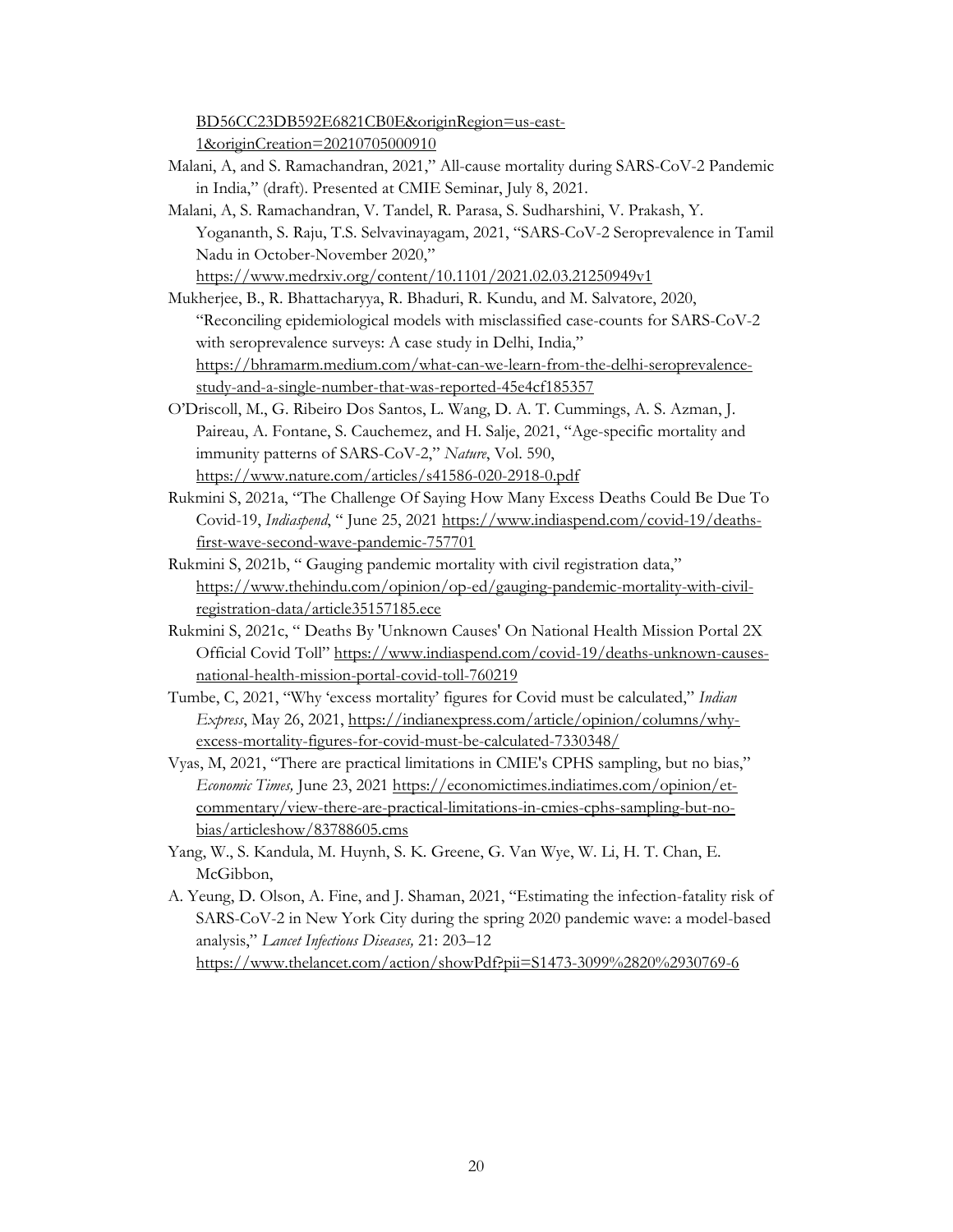## <span id="page-23-0"></span>**Appendix**

#### <span id="page-23-1"></span>**CRS estimates**

Appendix Table 1 provides the state-wise disaggregated data that is used to estimate the excess deaths based on the CRS shown in Tables 1 and 2 of the text.

| Appendix Table 1. Deaths and Excess Deaths in the CRS by States (in millions) |  |  |
|-------------------------------------------------------------------------------|--|--|
|-------------------------------------------------------------------------------|--|--|

| State            | Popula deaths<br>tion | Pre-Covid<br>(Wave 1) |         | Pre-Covid<br>deaths<br>(Wave 2) |                         | Coverage rate<br>$pre-COVID$<br>(2019)  |             | All-cause<br>deaths |                        | (CRS under-<br>reporting<br>unchanged) | Excess deaths          | Excess deaths<br>NFHS-5<br>under-<br>reporting<br>unchanged) |                                     | (under- | Excess deaths<br>reporting stops) |
|------------------|-----------------------|-----------------------|---------|---------------------------------|-------------------------|-----------------------------------------|-------------|---------------------|------------------------|----------------------------------------|------------------------|--------------------------------------------------------------|-------------------------------------|---------|-----------------------------------|
|                  |                       | <b>SRS</b>            | CRS SRS |                                 | CRS                     | CRS<br>$\overline{\nu}$ s<br><b>SRS</b> | <b>NFHS</b> | $W$ ave             | Wave<br>$\overline{2}$ | Wave                                   | Wave<br>$\overline{2}$ | Wave                                                         | Wave<br>$\mathcal{L}_{\mathcal{L}}$ | Wave    | Wave 2                            |
| Andhra           |                       |                       |         |                                 |                         |                                         |             |                     |                        |                                        |                        |                                                              |                                     |         |                                   |
| Pradesh          | 52.3                  | 0.32                  | 0.32    | 0.08                            | 0.08                    | 100%                                    | 80%         | 0.43                | 0.22                   | 0.11                                   | 0.14                   | 0.13                                                         | 0.17                                | 0.11    | 0.14                              |
| Bihar            | 120.1                 | 0.51                  | 0.27    | 0.07                            | 0.04                    | 52%                                     | 37%         | 0.39                | 0.10                   | 0.23                                   | 0.13                   | 0.32                                                         | 0.18                                | $-0.13$ | 0.03                              |
| Chhattisgarh     | 28.9                  | 0.02                  | 0.02    | 0.00                            | 0.00                    | 82%                                     | na          | 0.09                | 0.07                   | 0.08                                   | 0.08                   | 0.08                                                         | 0.08                                | 0.07    | 0.07                              |
| Karnataka        | 66.0                  | 0.43                  | 0.43    | 0.07                            | 0.07                    | 100%                                    | 87%         | 0.55                | 0.12                   | 0.13                                   | 0.06                   | 0.15                                                         | 0.06                                | 0.13    | 0.06                              |
| Kerala           | 35.2                  | 0.23                  | 0.23    | 0.06                            | 0.06                    | 100%                                    | 97%         | 0.24                | 0.05                   | 0.01                                   | 0.00                   | 0.01                                                         | 0.00                                | 0.01    | 0.00                              |
| Madhya           |                       |                       |         |                                 |                         |                                         |             |                     |                        |                                        |                        |                                                              |                                     |         |                                   |
| Pradesh          | 82.6                  | 0.45                  | 0.40    | 0.07                            | 0.06                    | 89%                                     | na          | 0.45                | 0.23                   | 0.05                                   | 0.20                   | 0.05                                                         | 0.20                                | $-0.01$ | 0.17                              |
| Tamil Nadu       | 75.8                  | 0.52                  | 0.52    | 0.09                            | 0.09                    | 100%                                    | na          | 0.62                | 0.15                   | 0.10                                   | 0.06                   | 0.10                                                         | 0.06                                | 0.10    | 0.06                              |
| Uttar Pradesh    |                       |                       |         |                                 |                         |                                         |             |                     |                        |                                        |                        |                                                              |                                     |         |                                   |
| (UP)             | 226.0                 | 1.10                  | 0.70    | 0.06                            | $0.04 \, \vert \, 63\%$ |                                         | na          | 0.87                | 0.06                   | 0.28                                   | 0.04                   | 0.28                                                         | 0.04                                | $-0.23$ | 0.00                              |
| Total            | 686.8                 | 3.58                  | 2.88    | 0.50                            | 0.43                    | 80%                                     | na          | 3.63                | 1.01                   | 0.99                                   | 0.69                   | 1.12                                                         | 0.79                                | 0.04    | 0.52                              |
| Total (w/o<br>UP | 460.9                 | 2.48                  | 1.95    | 0.44                            | 0.34                    | 79%                                     | na          | 2.51                | 0.90                   | 0.71                                   | 0.66                   | 0.84                                                         | 0.75                                | 0.27    | 0.52                              |

Notes: CRS data are from the Development Data Lab (*<http://www.devdatalab.org/covid>*). The column "Excess deaths (CRS under-reporting unchanged) corresponds to our baseline estimate reported in Table 2 in the text. This assumes that the all-cause deaths calculated based on states' data is representative for all-India. The estimate in this column excluding UP corresponds to scenario 1 reported in table 2 in the text. The column "Excess deaths (NFHS under-reporting unchanged)" corresponds to our Scenario 3 reported in Table 2 in the text. The column "Excess deaths (NFHS under-reporting stops)" corresponds to our Scenario 2 reported in Table 2 in the text.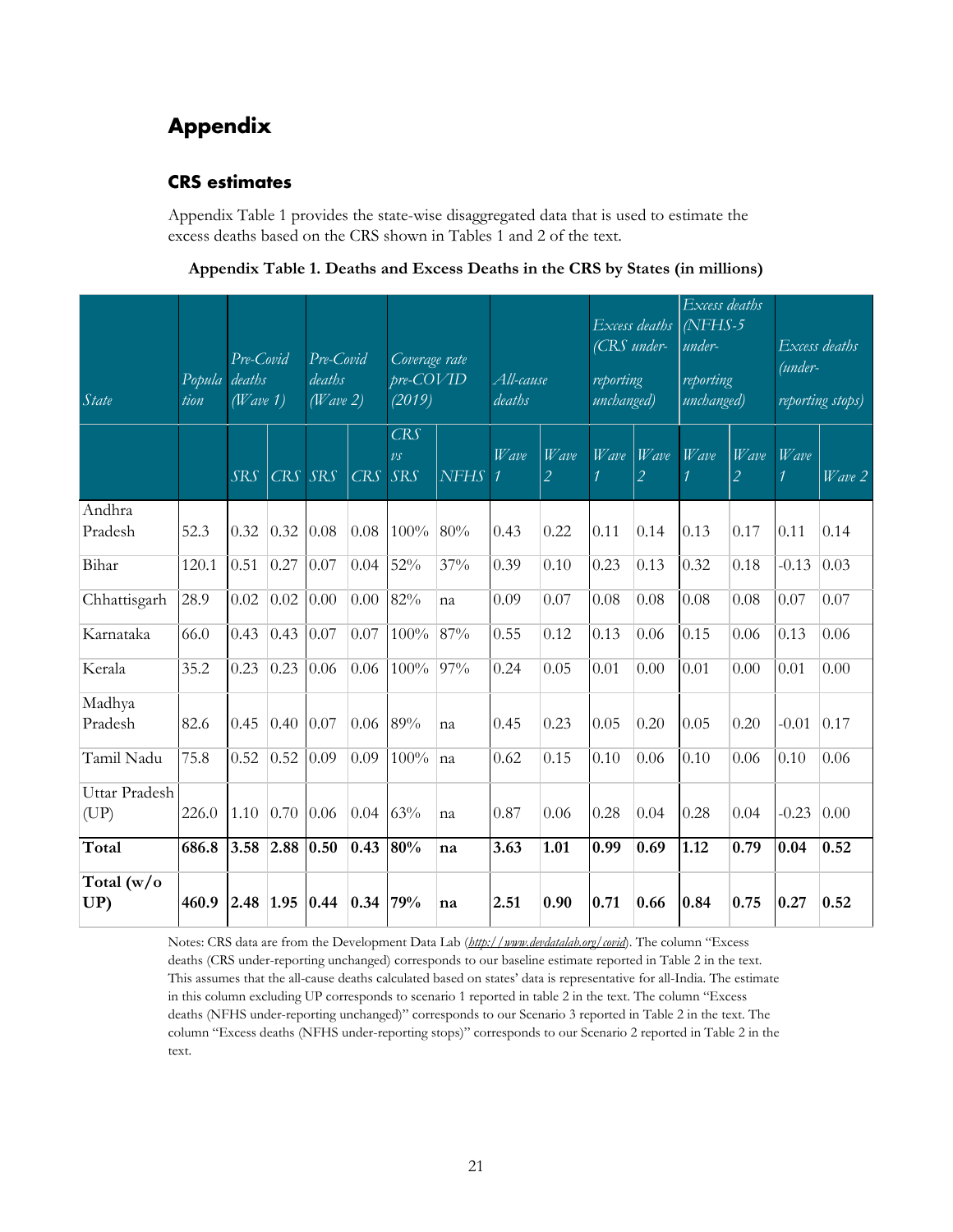#### <span id="page-24-0"></span>**CPHS estimates**

Using the full panel of individuals in the CPHS data, we regress an indicator variable for whether individual  $i$  was reported dead for the first time during this survey round,  $died_{it}$ , on indicators for the calendar month (with coefficients  $\alpha_m$ ), and the interaction of these month dummies with an indicator that takes the value of one from May 2020 onward (yielding twelve additional coefficients  $\beta_m$ ).

$$
died_{it} = \sum_{m=1}^{12} I[month = m](\alpha_m + \beta_m I[t \ge May2020]) + \varepsilon_{it}
$$

All regressions use survey weights. We repeat the regression restricting the sample in two different ways: (a) restricting the range of pre-pandemic dates that we use as a baseline for excess mortality, and (b) restricting the sample to only urban, rural, young, or old individuals, yielding 15 separate estimates. These regressions are presented in Appendix Tables 2-4 below. For simplicity, for each of these estimates, Table 1 in the text reports total excess mortality expressed in deaths per 1,000 population, calculated as follows:

Total excess mortality, May 2020 to Apr 2021, per thousand population  
\n
$$
= \sum_{m=1}^{12} \beta_m * 1000/4
$$

Division by 4 is necessary as households are interviewed only once every four months, but we include monthly dummies. (Interviews are staggered so some portion of households are interviewed each month.). All calculations are done in Stata, version 15.1.

The CPHS data is available with subscription from the CMIE website. All code necessary to replicate our results here is available at [https://cgdev.org/sites/default/files/anand-et-al-](https://cgdev.org/sites/default/files/anand-et-al-2021-india-excess-mortality-replication-files.zip)[2021-india-excess-mortality-replication-files.zip.](https://cgdev.org/sites/default/files/anand-et-al-2021-india-excess-mortality-replication-files.zip)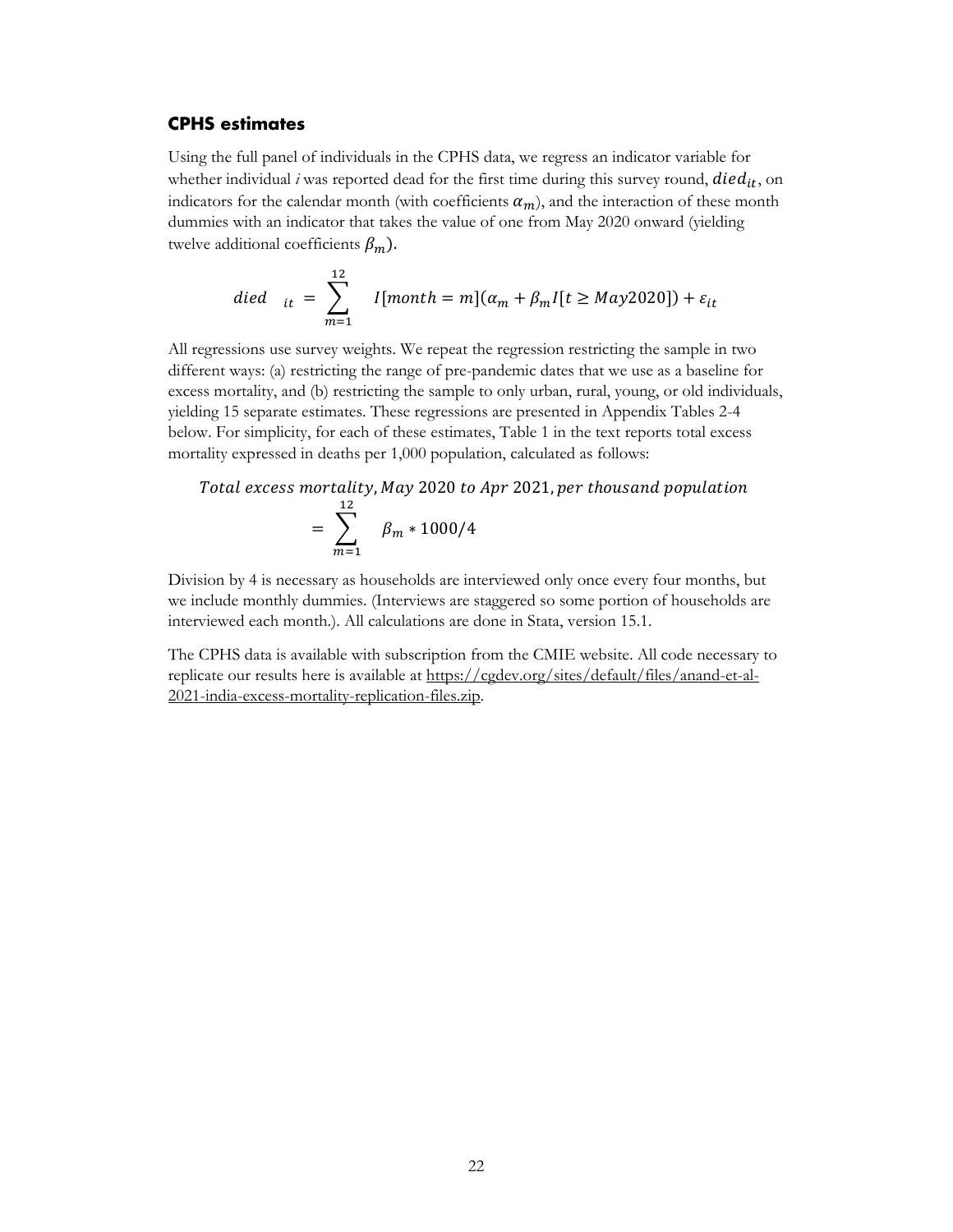|           | Overall     | Urban           | 60-70yrs.   | 70-80yrs.   | Above 80yrs. | Above<br>median<br>educated<br><b>HHs</b> |
|-----------|-------------|-----------------|-------------|-------------|--------------|-------------------------------------------|
| $May-20$  | $-0.0005$   | $-0.0008*$      | $-0.0013$   | $-0.007$    | 0.0019       | $-0.0010*$                                |
|           | (0.00031)   | (0.00033)       | (0.00225)   | (0.00670)   | (0.01581)    | (0.00046)                                 |
| $Jun-20$  | $-0.0007*$  | $-0.0003$       | $-0.0043*$  | $-0.0035$   | 0.0058       | $-0.0006$                                 |
|           | (0.00030)   | (0.00044)       | (0.00170)   | (0.00556)   | (0.01910)    | (0.00046)                                 |
| $Jul-20$  | $0.0021***$ | 0.0008          | $0.0140***$ | $0.0374***$ | $0.0795**$   | $0.0021**$                                |
|           | (0.00051)   | (0.00072)       | (0.00365)   | (0.01133)   | (0.02713)    | (0.00069)                                 |
| Aug- $20$ | $0.0017*$   | $0.0035*$       | $0.0076**$  | $0.0291**$  | 0.0821       | 0.0018                                    |
|           | (0.00071)   | (0.00160)       | (0.00263)   | (0.00915)   | (0.04718)    | (0.00134)                                 |
| $Sep-20$  | $0.0014***$ | $0.0022**$      | $0.0073*$   | $0.0322***$ | 0.0202       | $0.0012*$                                 |
|           | (0.00037)   | (0.00071)       | (0.00289)   | (0.00734)   | (0.01522)    | (0.00060)                                 |
| $Oct-20$  | $0.0021***$ | $0.0023**$      | $0.0113***$ | $0.0245***$ | $0.0469**$   | $0.0019***$                               |
|           | (0.00038)   | (0.00074)       | (0.00257)   | (0.00625)   | (0.01760)    | (0.00050)                                 |
| $Nov-20$  | $0.0031***$ | $0.0025*$       | $0.0217***$ | $0.0198**$  | $0.0674***$  | $0.0034***$                               |
|           | (0.00055)   | (0.00113)       | (0.00440)   | (0.00632)   | (0.01907)    | (0.00073)                                 |
| Dec-20    | $0.0029***$ | $0.0022**$      | $0.0130***$ | $0.0409***$ | $0.0721***$  | $0.0036***$                               |
|           | (0.00045)   | (0.00067)       | (0.00295)   | (0.00753)   | (0.01878)    | (0.00070)                                 |
| Jan-21    | $0.0021***$ | $0.0018**$      | $0.0083***$ | $0.0226***$ | $0.0527**$   | $0.0021***$                               |
|           | (0.00037)   | (0.00061)       | (0.00243)   | (0.00614)   | (0.01764)    | (0.00052)                                 |
| Feb-21    | $0.0019***$ | $0.0013*$       | $0.0083**$  | $0.0234***$ | $0.0434*$    | $0.0019***$                               |
|           | (0.00039)   | (0.00052)       | (0.00285)   | (0.00644)   | (0.01695)    | (0.00043)                                 |
| Mar-21    | $0.0014***$ | $0.0016^{\ast}$ | $0.0064**$  | $0.0227**$  | $0.0610**$   | $0.0018***$                               |
|           | (0.00037)   | (0.00075)       | (0.00229)   | (0.00711)   | (0.02131)    | (0.00054)                                 |
| Apr-21    | $0.0015**$  | $0.0021*$       | 0.0044      | $0.0208**$  | $0.0510*$    | $0.0023***$                               |

## **Appendix Table 2. Regression Results (Reference Baseline is Jan.2015-April 2020)**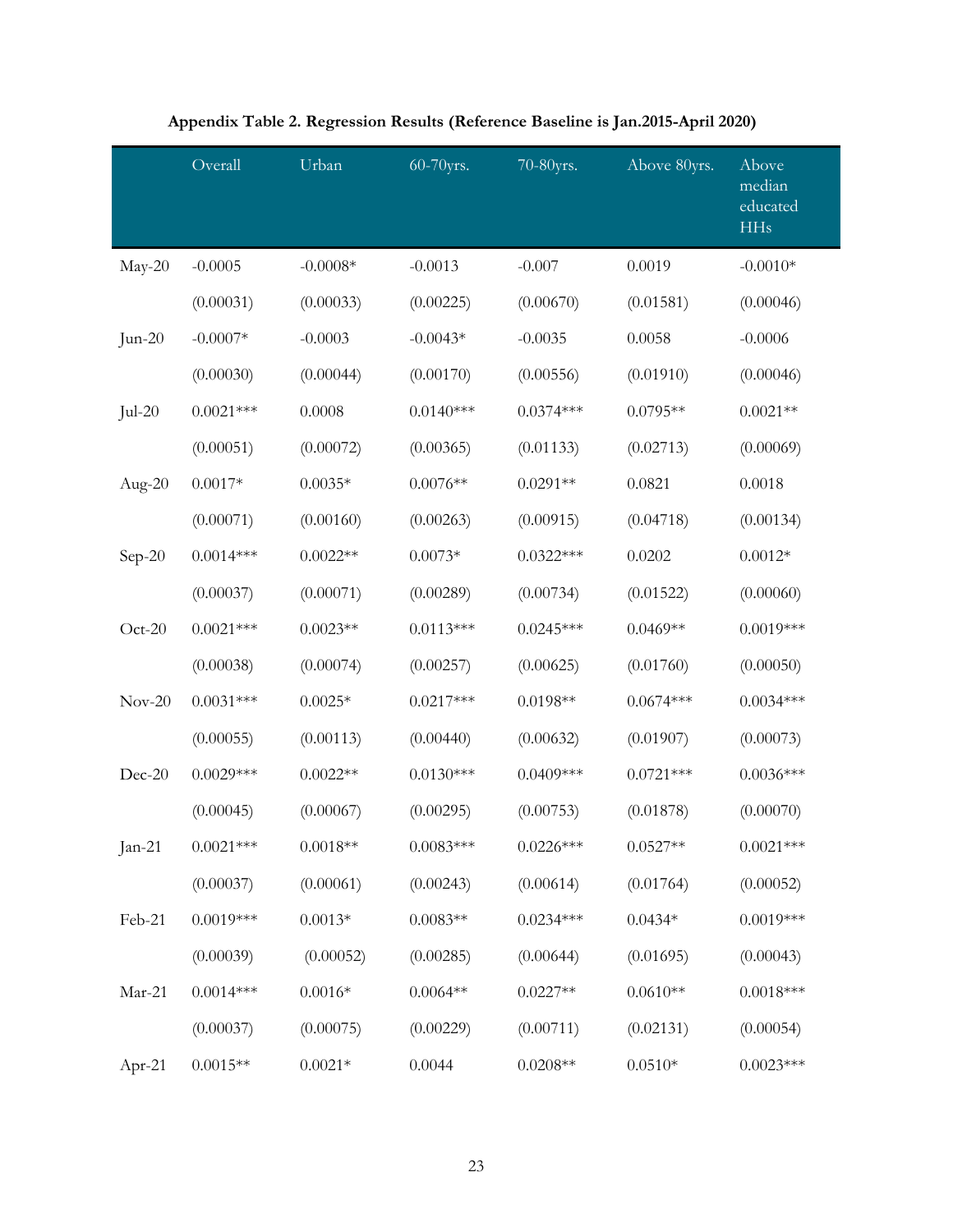| Obs.   | 10340076    | 6803642     | 662199      | 241518       | 65502       | 4738852   |
|--------|-------------|-------------|-------------|--------------|-------------|-----------|
| R-sqr. | 0.0030      | 0.0030      | 0.0130      | 0.0330       | 0.0760      | 0.0030    |
|        | (0.00052)   | (0.00101)   | (0.00289)   | (0.01063)    | (0.02367)   | (0.00063) |
| Jun-21 | $0.0032***$ | $0.0038***$ | $0.0118***$ | $0.0600$ *** | $0.1147***$ | $0.0016*$ |
|        | (0.00053)   | (0.00090)   | (0.00297)   | (0.00881)    | (0.03786)   | (0.00064) |
| May-21 | $0.0028***$ | $0.0040***$ | $0.0075*$   | $0.0368***$  | $0.1835***$ | 0.00110   |
|        | (0.00045)   | (0.00085)   | (0.00278)   | (0.00695)    | (0.02157)   | (0.00065) |

\* p<0.05, \*\* p<0.01, \*\*\* p<0.001; columns refer to different samples; std. errors clustered at primary sampling unit level

|           | Overall     | Urban      | 60-70yrs.   | 70-80yrs.   | Above 80yrs. | Above<br>median<br>educated HHs |
|-----------|-------------|------------|-------------|-------------|--------------|---------------------------------|
| $May-20$  | $-0.0007*$  | $-0.0008$  | $-0.0019$   | $-0.0105$   | $-0.0006$    | $-0.0013*$                      |
|           | (0.00035)   | (0.00044)  | (0.00245)   | (0.00720)   | (0.01657)    | (0.00052)                       |
| $Jun-20$  | $-0.0010**$ | $-0.0005$  | $-0.0052**$ | $-0.0063$   | $-0.0102$    | $-0.001$                        |
|           | (0.00038)   | (0.00055)  | (0.00193)   | (0.00617)   | (0.02062)    | (0.00058)                       |
| $Jul-20$  | $0.0022***$ | 0.0009     | $0.0142***$ | $0.0343**$  | $0.0799**$   | $0.0020**$                      |
|           | (0.00052)   | (0.00072)  | (0.00371)   | (0.01147)   | (0.02793)    | (0.00070)                       |
| Aug- $20$ | $0.0023**$  | $0.0034*$  | $0.0087**$  | $0.0288**$  | 0.0816       | 0.0026                          |
|           | (0.00071)   | (0.00163)  | (0.00269)   | (0.00939)   | (0.04862)    | (0.00135)                       |
| Sep-20    | $0.0012**$  | $0.0023**$ | $0.0068*$   | $0.0339***$ | 0.0173       | 0.0011                          |
|           | (0.00041)   | (0.00073)  | (0.00292)   | (0.00744)   | (0.01626)    | (0.00068)                       |
| $Oct-20$  | $0.0020***$ | $0.0023**$ | $0.0112***$ | $0.0233***$ | $0.0429*$    | $0.0017***$                     |
|           | (0.00039)   | (0.00071)  | (0.00271)   | (0.00651)   | (0.01789)    | (0.00052)                       |
| $Nov-20$  | $0.0028***$ | $0.0024*$  | $0.0210***$ | $0.0167*$   | $0.0650**$   | $0.0034***$                     |

#### **Appendix Table 3. Regression Results (Reference Baseline is Jan.2018-April 2020(**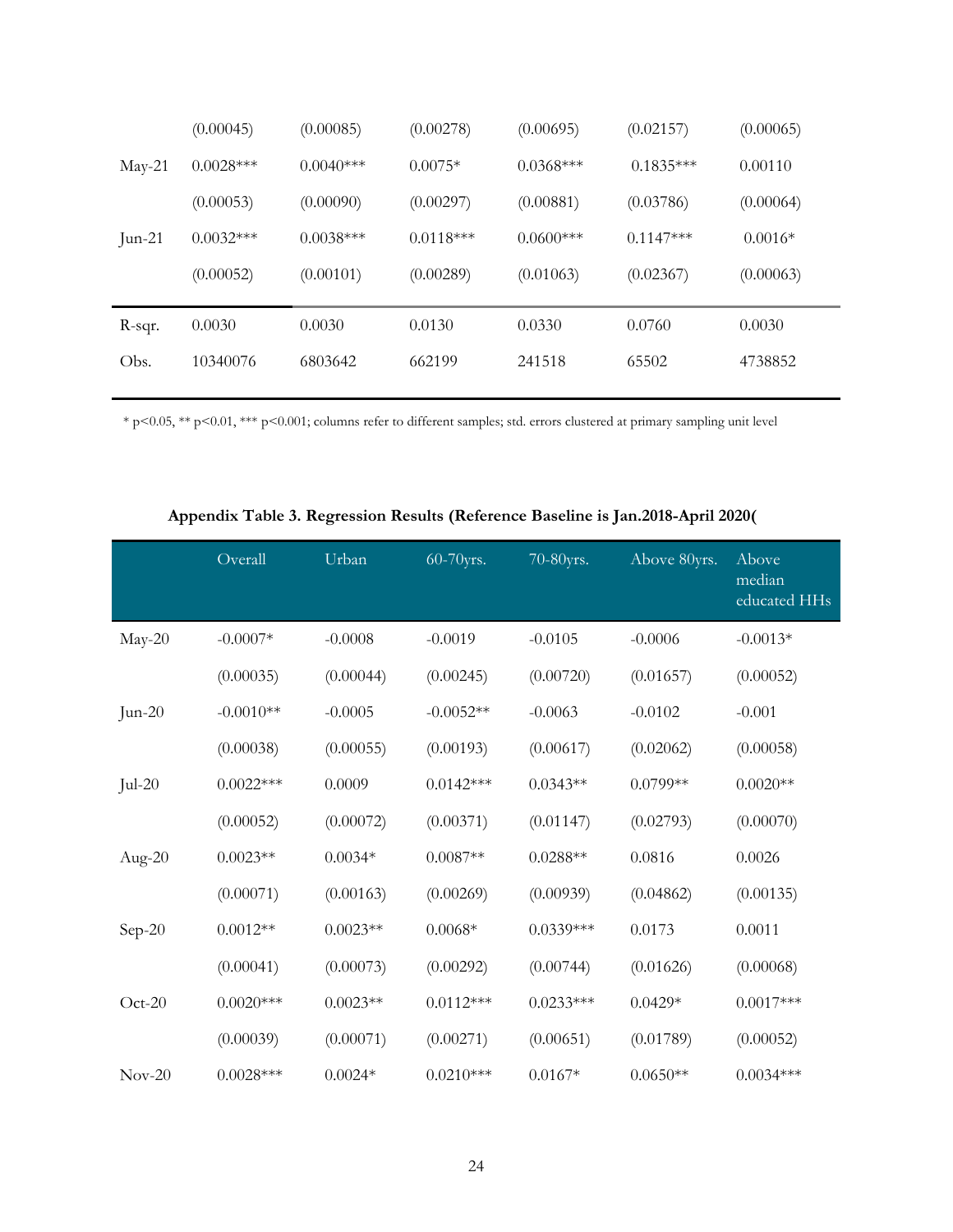|          | (0.00057)   | (0.00112)   | (0.00441)   | (0.00670)   | (0.01973)   | (0.00075)   |
|----------|-------------|-------------|-------------|-------------|-------------|-------------|
| Dec-20   | $0.0026***$ | $0.0018**$  | $0.0129***$ | $0.0376***$ | $0.0539**$  | $0.0031***$ |
|          | (0.00045)   | (0.00065)   | (0.00301)   | (0.00756)   | (0.01991)   | (0.00070)   |
| $Jan-21$ | $0.0019***$ | $0.0016**$  | $0.0074**$  | $0.0191**$  | $0.0445*$   | $0.0020***$ |
|          | (0.00039)   | (0.00061)   | (0.00257)   | (0.00622)   | (0.01812)   | (0.00053)   |
| Feb-21   | $0.0016***$ | $0.0013*$   | $0.0075*$   | $0.0189**$  | $0.0418*$   | $0.0016***$ |
|          | (0.00040)   | (0.00053)   | (0.00296)   | (0.00655)   | (0.01743)   | (0.00045)   |
| Mar-21   | $0.0012**$  | 0.0014      | $0.0050*$   | $0.0200**$  | $0.0583**$  | $0.0015**$  |
|          | (0.00038)   | (0.00074)   | (0.00240)   | (0.00733)   | (0.02180)   | (0.00055)   |
| $Apr-21$ | $0.0015**$  | 0.0017      | 0.0038      | $0.0217**$  | $0.0496*$   | $0.0021**$  |
|          | (0.00046)   | (0.00090)   | (0.00306)   | (0.00731)   | (0.02149)   | (0.00069)   |
| $May-21$ | $0.0026***$ | $0.0041***$ | $0.0070*$   | $0.0333***$ | $0.1810***$ | 0.00080     |
|          | (0.00055)   | (0.00092)   | (0.00313)   | (0.00916)   | (0.03743)   | (0.00068)   |
| $Jun-21$ | $0.0028***$ | $0.0035***$ | $0.0109***$ | $0.0572***$ | $0.0987***$ | 0.00110     |
|          | (0.00057)   | (0.00104)   | (0.00305)   | (0.01081)   | (0.02478)   | (0.00071)   |
| R-sqr.   | 0.004       | 0.003       | 0.004       | 0.001       | 0.009       | 0.004       |
| Obs.     | 5203573     | 1867345     | 3336228     | 3564741     | 1638832     | 1700036     |

\* p<0.05, \*\* p<0.01, \*\*\* p<0.001; columns refer to different samples; std. errors clustered at primary sampling unit level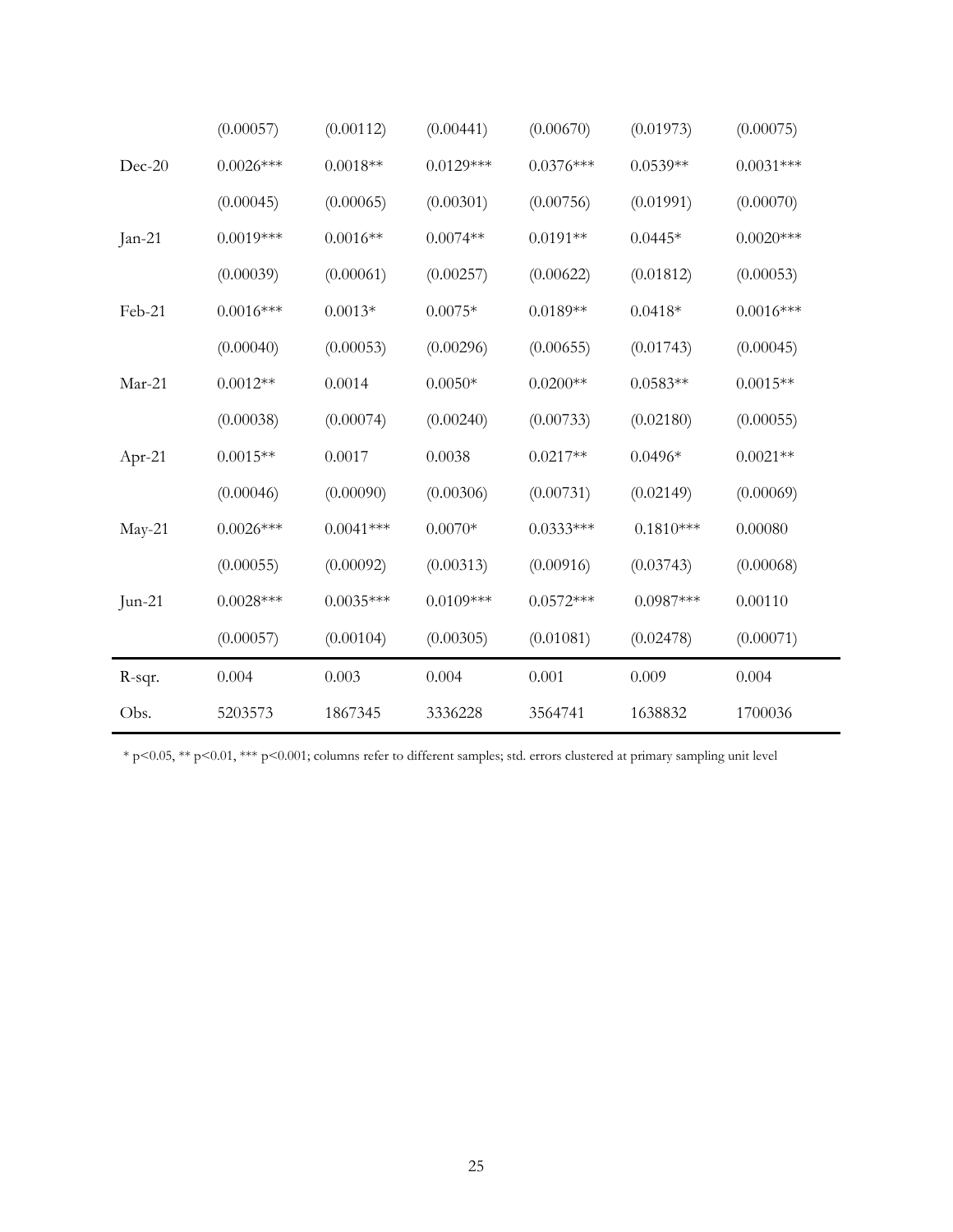|           | Overall      | Urban       | 60-70yrs.   | 70-80yrs.       | Above 80yrs. | Above median<br>educated HHs |
|-----------|--------------|-------------|-------------|-----------------|--------------|------------------------------|
| May-20    | $-0.0014**$  | $-0.0009$   | $-0.0044$   | $-0.0184*$      | $-0.012$     | $-0.0020**$                  |
|           | (0.00048)    | (0.00055)   | (0.00284)   | (0.00814)       | (0.01927)    | (0.00066)                    |
| $Jun-20$  | $-0.0025***$ | $-0.0017$   | $-0.0075**$ | $-0.0208**$     | $-0.034$     | $-0.0029**$                  |
|           | (0.00058)    | (0.00089)   | (0.00246)   | (0.00782)       | (0.02450)    | (0.00090)                    |
| $Jul-20$  | $0.0018**$   | 0.0001      | $0.0115**$  | $0.0290*$       | $0.0588*$    | $0.0016*$                    |
|           | (0.00056)    | (0.00081)   | (0.00388)   | (0.01182)       | (0.02957)    | (0.00077)                    |
| Aug- $20$ | 0.0014       | 0.0025      | 0.0054      | $0.0202*$       | 0.056        | 0.0019                       |
|           | (0.00075)    | (0.00172)   | (0.00295)   | (0.01029)       | (0.05145)    | (0.00143)                    |
| $Sep-20$  | 0.0005       | 0.00130     | 0.0036      | $0.0294***$     | 0.007        | 0.0001                       |
|           | (0.00051)    | (0.00086)   | (0.00312)   | (0.00814)       | (0.01759)    | (0.00089)                    |
| $Oct-20$  | $0.0010*$    | $0.0018*$   | $0.0070*$   | 0.0135          | 0.0371       | 0.0006                       |
|           | (0.00046)    | (0.00079)   | (0.00311)   | (0.00790)       | (0.01959)    | (0.00060)                    |
| $Nov-20$  | $0.0020***$  | 0.0021      | $0.0162***$ | 0.0109          | $0.0638**$   | $0.0028***$                  |
|           | (0.00060)    | (0.00114)   | (0.00460)   | (0.00755)       | (0.02045)    | (0.00078)                    |
| Dec-20    | $0.0021***$  | $0.0019**$  | $0.0096**$  | $0.0315***$     | $0.0611**$   | $0.0029***$                  |
|           | (0.00048)    | (0.00072)   | (0.00325)   | (0.00811)       | (0.02095)    | (0.00074)                    |
| $Jan-21$  | $0.0016***$  | $0.0014*$   | $0.0059*$   | $0.0152*$       | $0.0389*$    | $0.0018**$                   |
|           | (0.00040)    | (0.00062)   | (0.00269)   | (0.00644)       | (0.01901)    | (0.00055)                    |
| Feb-21    | $0.0015***$  | $0.0012*$   | $0.0068*$   | $0.0162*$       | $0.0465**$   | $0.0015**$                   |
|           | (0.00041)    | (0.00057)   | (0.00302)   | (0.00668)       | (0.01725)    | (0.00048)                    |
| Mar-21    | $0.0010*$    | 0.0013      | $0.0050*$   | $0.0181^{\ast}$ | $0.0520*$    | $0.0012*$                    |
|           | (0.00041)    | (0.00082)   | (0.00254)   | (0.00783)       | (0.02226)    | (0.00061)                    |
| Apr-21    | $0.0011*$    | 0.001       | 0.0017      | $0.0177*$       | 0.0392       | 0.0015                       |
|           | (0.00051)    | (0.00108)   | (0.00352)   | (0.00805)       | (0.02156)    | (0.00084)                    |
| May-21    | $0.0019**$   | $0.0039***$ | 0.00450     | $0.0255*$       | $0.1696***$  | 0.00010                      |

|  | Appendix Table 4. Regression Results (Reference Baseline is Jan.2019-April 2020) |
|--|----------------------------------------------------------------------------------|
|--|----------------------------------------------------------------------------------|